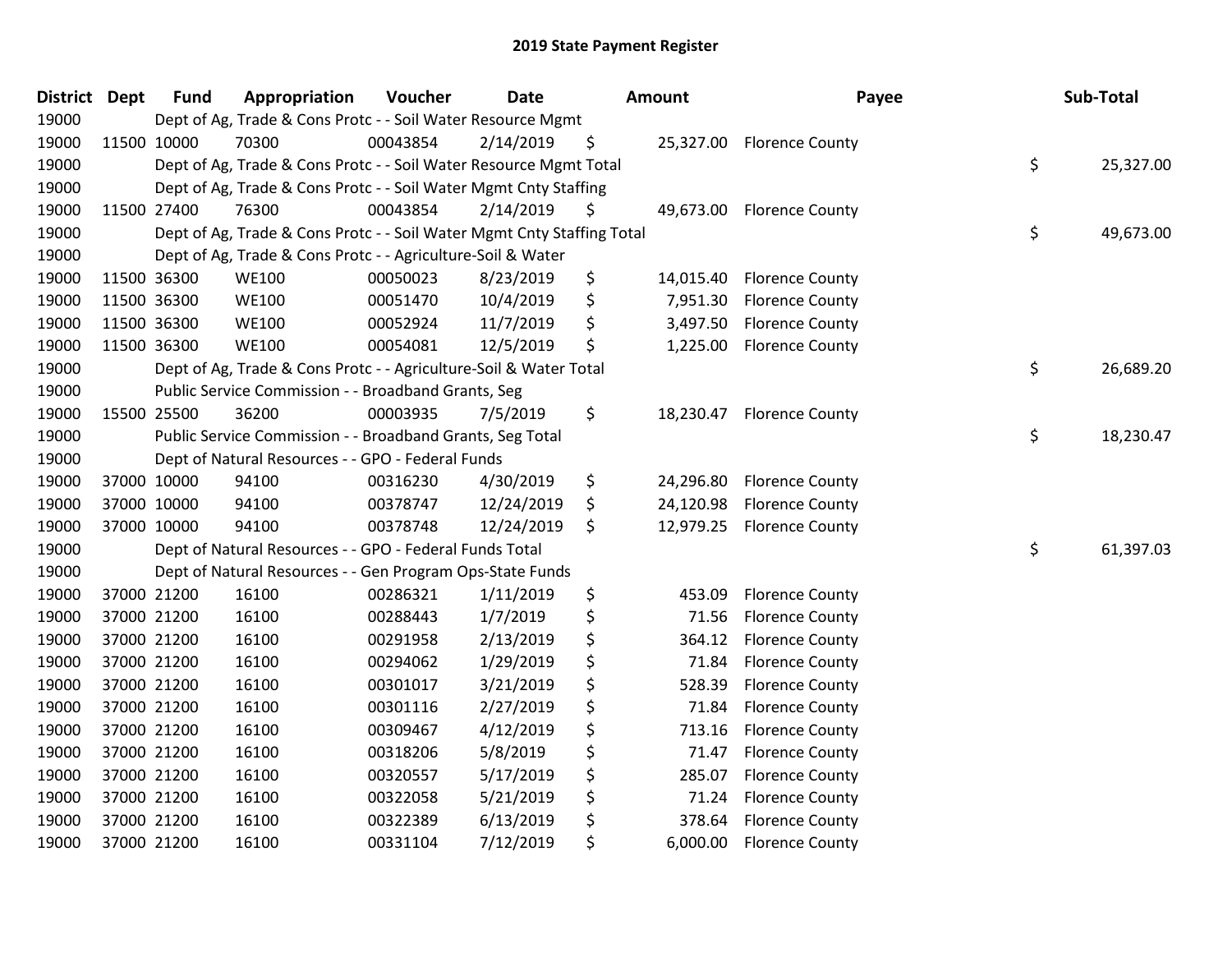| <b>District</b> | <b>Dept</b> | <b>Fund</b> | Appropriation                                                      | Voucher  | Date       | <b>Amount</b>   | Payee                  | Sub-Total       |
|-----------------|-------------|-------------|--------------------------------------------------------------------|----------|------------|-----------------|------------------------|-----------------|
| 19000           |             | 37000 21200 | 16100                                                              | 00331799 | 7/19/2019  | \$<br>525.00    | <b>Florence County</b> |                 |
| 19000           |             | 37000 21200 | 16100                                                              | 00338560 | 7/31/2019  | \$<br>720.56    | <b>Florence County</b> |                 |
| 19000           |             | 37000 21200 | 16100                                                              | 00339938 | 7/11/2019  | \$<br>334.26    | <b>Florence County</b> |                 |
| 19000           |             | 37000 21200 | 16100                                                              | 00349922 | 8/13/2019  | \$<br>259.04    | <b>Florence County</b> |                 |
| 19000           |             | 37000 21200 | 16100                                                              | 00352890 | 9/19/2019  | \$<br>337.18    | <b>Florence County</b> |                 |
| 19000           |             | 37000 21200 | 16100                                                              | 00353052 | 9/11/2019  | \$<br>30.49     | <b>Florence County</b> |                 |
| 19000           |             | 37000 21200 | 16100                                                              | 00367214 | 10/24/2019 | \$<br>394.10    | <b>Florence County</b> |                 |
| 19000           |             | 37000 21200 | 16100                                                              | 00368837 | 10/31/2019 | \$<br>260.99    | <b>Florence County</b> |                 |
| 19000           |             | 37000 21200 | 16100                                                              | 00369017 | 10/31/2019 | \$<br>78.55     | <b>Florence County</b> |                 |
| 19000           |             | 37000 21200 | 16100                                                              | 00372328 | 11/15/2019 | \$<br>78.90     | <b>Florence County</b> |                 |
| 19000           |             | 37000 21200 | 16100                                                              | 00372686 | 12/12/2019 | \$<br>261.00    | <b>Florence County</b> |                 |
| 19000           |             | 37000 21200 | 16100                                                              | 00379799 | 12/27/2019 | \$<br>140.61    | <b>Florence County</b> |                 |
| 19000           |             |             | Dept of Natural Resources - - Gen Program Ops-State Funds Total    |          |            |                 |                        | \$<br>12,501.10 |
| 19000           |             |             | Dept of Natural Resources - - Er--Vol Pay, Sale, Lease & Fee       |          |            |                 |                        |                 |
| 19000           |             | 37000 21200 | 16300                                                              | 00288443 | 1/7/2019   | \$<br>17.89     | <b>Florence County</b> |                 |
| 19000           |             | 37000 21200 | 16300                                                              | 00294062 | 1/29/2019  | \$<br>17.96     | <b>Florence County</b> |                 |
| 19000           |             | 37000 21200 | 16300                                                              | 00301116 | 2/27/2019  | \$<br>17.96     | <b>Florence County</b> |                 |
| 19000           |             | 37000 21200 | 16300                                                              | 00318206 | 5/8/2019   | \$<br>17.87     | <b>Florence County</b> |                 |
| 19000           |             | 37000 21200 | 16300                                                              | 00322058 | 5/21/2019  | \$<br>17.81     | <b>Florence County</b> |                 |
| 19000           |             | 37000 21200 | 16300                                                              | 00340702 | 7/26/2019  | \$<br>874.72    | <b>Florence County</b> |                 |
| 19000           |             | 37000 21200 | 16300                                                              | 00352995 | 8/23/2019  | \$<br>112.92    | <b>Florence County</b> |                 |
| 19000           |             |             | Dept of Natural Resources - - Er--Vol Pay, Sale, Lease & Fee Total |          |            |                 |                        | \$<br>1,077.13  |
| 19000           |             |             | Dept of Natural Resources - - Forestry - Management Of Natio       |          |            |                 |                        |                 |
| 19000           |             | 37000 21200 | 20700                                                              | 00304326 | 3/28/2019  | \$<br>11,393.44 | <b>Florence County</b> |                 |
| 19000           |             |             | Dept of Natural Resources - - Forestry - Management Of Natio Total |          |            |                 |                        | \$<br>11,393.44 |
| 19000           |             |             | Dept of Natural Resources - - General Program Operations --        |          |            |                 |                        |                 |
| 19000           |             | 37000 21200 | 25400                                                              | 00286321 | 1/11/2019  | \$<br>740.47    | <b>Florence County</b> |                 |
| 19000           |             | 37000 21200 | 25400                                                              | 00288443 | 1/7/2019   | \$<br>71.56     | <b>Florence County</b> |                 |
| 19000           |             | 37000 21200 | 25400                                                              | 00291958 | 2/13/2019  | \$<br>936.34    | <b>Florence County</b> |                 |
| 19000           |             | 37000 21200 | 25400                                                              | 00294062 | 1/29/2019  | \$<br>71.85     | <b>Florence County</b> |                 |
| 19000           |             | 37000 21200 | 25400                                                              | 00301017 | 3/21/2019  | \$<br>916.79    | <b>Florence County</b> |                 |
| 19000           |             | 37000 21200 | 25400                                                              | 00301116 | 2/27/2019  | \$<br>71.85     | <b>Florence County</b> |                 |
| 19000           |             | 37000 21200 | 25400                                                              | 00304713 | 4/5/2019   | \$<br>22,200.00 | <b>Florence County</b> |                 |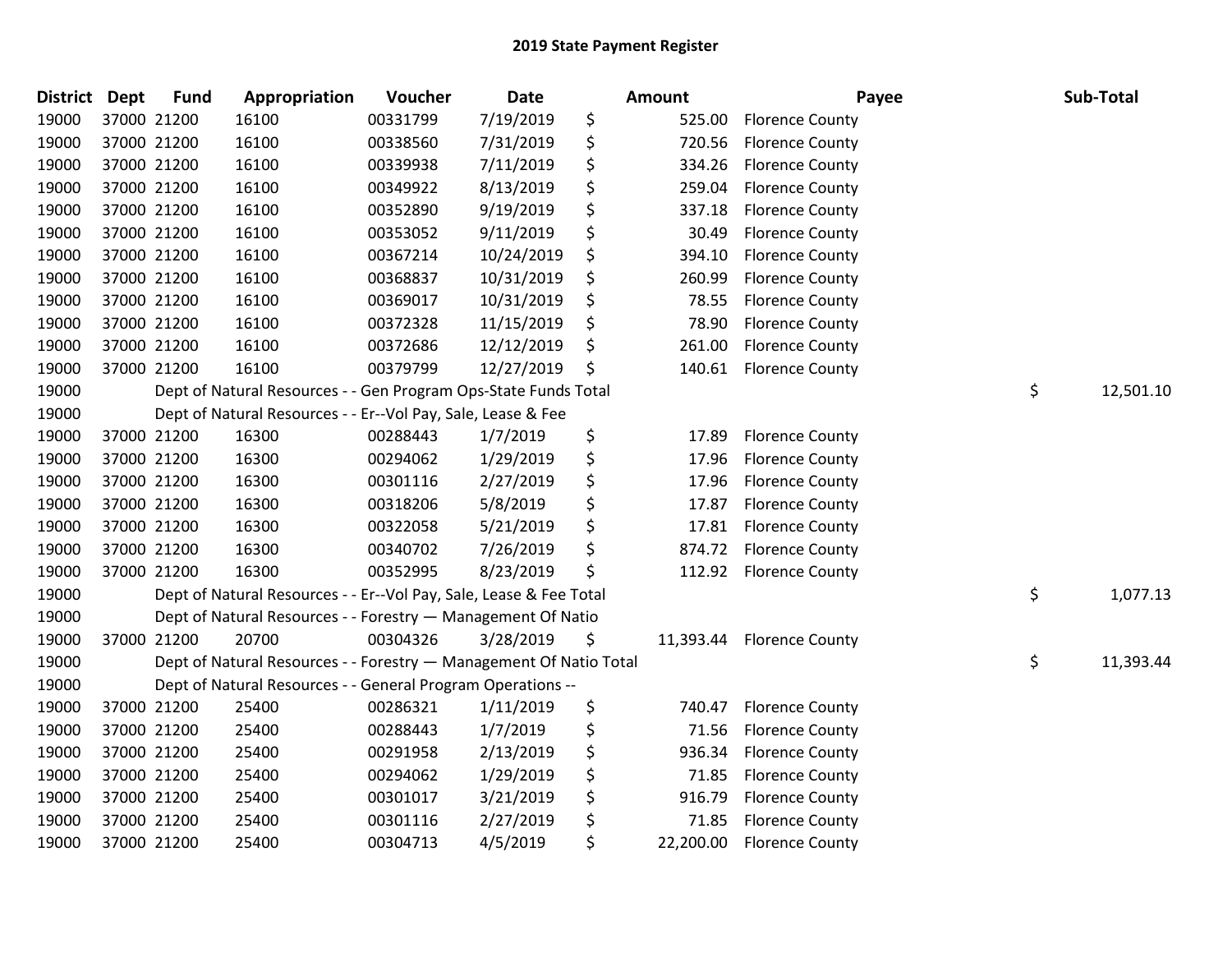| <b>District Dept</b> |             | <b>Fund</b> | Appropriation                                                     | Voucher  | <b>Date</b> | <b>Amount</b>  | Payee                  | Sub-Total       |
|----------------------|-------------|-------------|-------------------------------------------------------------------|----------|-------------|----------------|------------------------|-----------------|
| 19000                |             | 37000 21200 | 25400                                                             | 00307007 | 3/27/2019   | \$<br>150.00   | <b>Florence County</b> |                 |
| 19000                |             | 37000 21200 | 25400                                                             | 00307129 | 3/27/2019   | \$<br>90.00    | <b>Florence County</b> |                 |
| 19000                | 37000 21200 |             | 25400                                                             | 00309467 | 4/12/2019   | \$<br>1,150.83 | <b>Florence County</b> |                 |
| 19000                |             | 37000 21200 | 25400                                                             | 00309502 | 4/17/2019   | \$<br>155.31   | <b>Florence County</b> |                 |
| 19000                |             | 37000 21200 | 25400                                                             | 00318206 | 5/8/2019    | \$<br>71.46    | <b>Florence County</b> |                 |
| 19000                |             | 37000 21200 | 25400                                                             | 00320557 | 5/17/2019   | \$<br>918.19   | <b>Florence County</b> |                 |
| 19000                |             | 37000 21200 | 25400                                                             | 00322058 | 5/21/2019   | \$<br>71.25    | <b>Florence County</b> |                 |
| 19000                | 37000 21200 |             | 25400                                                             | 00322389 | 6/13/2019   | \$<br>717.25   | <b>Florence County</b> |                 |
| 19000                | 37000 21200 |             | 25400                                                             | 00322395 | 5/24/2019   | \$<br>600.00   | <b>Florence County</b> |                 |
| 19000                | 37000 21200 |             | 25400                                                             | 00332041 | 6/27/2019   | \$<br>142.49   | <b>Florence County</b> |                 |
| 19000                |             | 37000 21200 | 25400                                                             | 00339938 | 7/11/2019   | \$<br>510.18   | <b>Florence County</b> |                 |
| 19000                |             | 37000 21200 | 25400                                                             | 00341911 | 7/18/2019   | \$<br>30.00    | <b>Florence County</b> |                 |
| 19000                |             | 37000 21200 | 25400                                                             | 00349879 | 8/13/2019   | \$<br>153.81   | <b>Florence County</b> |                 |
| 19000                | 37000 21200 |             | 25400                                                             | 00349922 | 8/13/2019   | \$<br>490.54   | <b>Florence County</b> |                 |
| 19000                | 37000 21200 |             | 25400                                                             | 00351101 | 8/22/2019   | \$<br>270.00   | <b>Florence County</b> |                 |
| 19000                |             | 37000 21200 | 25400                                                             | 00352890 | 9/19/2019   | \$<br>167.23   | <b>Florence County</b> |                 |
| 19000                |             | 37000 21200 | 25400                                                             | 00352929 | 9/13/2019   | \$<br>153.81   | <b>Florence County</b> |                 |
| 19000                |             | 37000 21200 | 25400                                                             | 00360545 | 10/10/2019  | \$<br>158.99   | <b>Florence County</b> |                 |
| 19000                | 37000 21200 |             | 25400                                                             | 00367214 | 10/24/2019  | \$<br>545.39   | <b>Florence County</b> |                 |
| 19000                | 37000 21200 |             | 25400                                                             | 00368837 | 10/31/2019  | \$<br>260.99   | <b>Florence County</b> |                 |
| 19000                | 37000 21200 |             | 25400                                                             | 00369017 | 10/31/2019  | \$<br>78.56    | <b>Florence County</b> |                 |
| 19000                |             | 37000 21200 | 25400                                                             | 00372328 | 11/15/2019  | \$<br>78.91    | <b>Florence County</b> |                 |
| 19000                |             | 37000 21200 | 25400                                                             | 00372686 | 12/12/2019  | \$<br>260.99   | <b>Florence County</b> |                 |
| 19000                |             | 37000 21200 | 25400                                                             | 00379799 | 12/27/2019  | \$<br>140.61   | <b>Florence County</b> |                 |
| 19000                |             |             | Dept of Natural Resources - - General Program Operations -- Total |          |             |                |                        | \$<br>32,375.65 |
| 19000                |             |             | Dept of Natural Resources - - GPO--State Funds                    |          |             |                |                        |                 |
| 19000                |             | 37000 21200 | 36100                                                             | 00286321 | 1/11/2019   | \$<br>104.04   | <b>Florence County</b> |                 |
| 19000                |             | 37000 21200 | 36100                                                             | 00288443 | 1/7/2019    | \$<br>17.89    | <b>Florence County</b> |                 |
| 19000                |             | 37000 21200 | 36100                                                             | 00291958 | 2/13/2019   | \$<br>87.82    | <b>Florence County</b> |                 |
| 19000                | 37000 21200 |             | 36100                                                             | 00294062 | 1/29/2019   | \$<br>17.96    | <b>Florence County</b> |                 |
| 19000                | 37000 21200 |             | 36100                                                             | 00301017 | 3/21/2019   | \$<br>119.03   | <b>Florence County</b> |                 |
| 19000                |             | 37000 21200 | 36100                                                             | 00301116 | 2/27/2019   | \$<br>17.96    | <b>Florence County</b> |                 |
| 19000                |             | 37000 21200 | 36100                                                             | 00309467 | 4/12/2019   | \$<br>155.06   | <b>Florence County</b> |                 |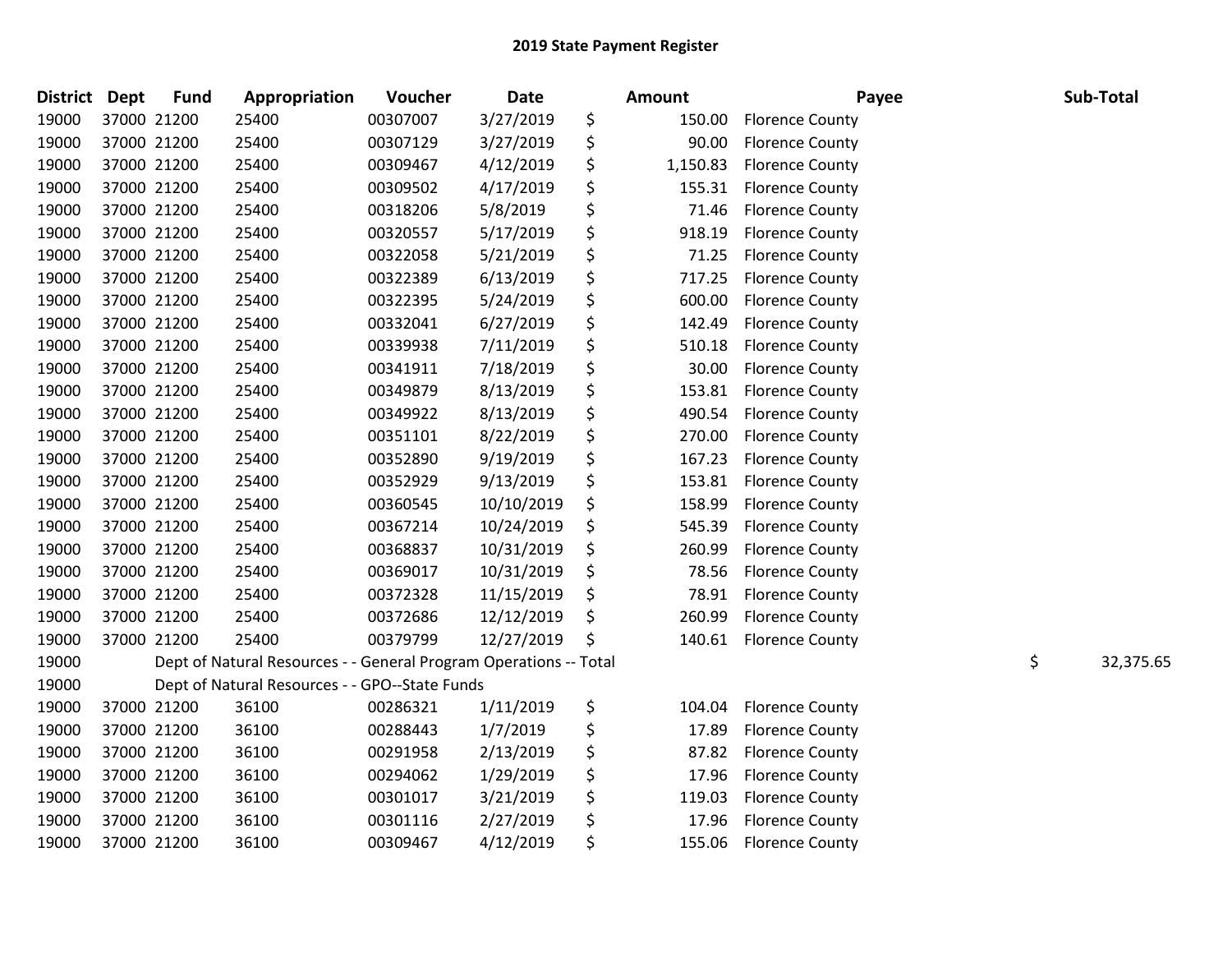| <b>District</b> | <b>Dept</b> | <b>Fund</b> | Appropriation                                                     | Voucher  | Date       | <b>Amount</b>   | Payee                    | Sub-Total       |
|-----------------|-------------|-------------|-------------------------------------------------------------------|----------|------------|-----------------|--------------------------|-----------------|
| 19000           | 37000 21200 |             | 36100                                                             | 00309502 | 4/17/2019  | \$<br>24.30     | <b>Florence County</b>   |                 |
| 19000           | 37000 21200 |             | 36100                                                             | 00318206 | 5/8/2019   | \$<br>17.87     | <b>Florence County</b>   |                 |
| 19000           | 37000 21200 |             | 36100                                                             | 00320557 | 5/17/2019  | \$<br>72.70     | <b>Florence County</b>   |                 |
| 19000           | 37000 21200 |             | 36100                                                             | 00322058 | 5/21/2019  | \$<br>17.81     | <b>Florence County</b>   |                 |
| 19000           | 37000 21200 |             | 36100                                                             | 00322389 | 6/13/2019  | \$<br>71.92     | <b>Florence County</b>   |                 |
| 19000           | 37000 21200 |             | 36100                                                             | 00332041 | 6/27/2019  | \$<br>35.62     | <b>Florence County</b>   |                 |
| 19000           | 37000 21200 |             | 36100                                                             | 00339938 | 7/11/2019  | \$<br>80.57     | <b>Florence County</b>   |                 |
| 19000           | 37000 21200 |             | 36100                                                             | 00349879 | 8/13/2019  | \$<br>24.30     | <b>Florence County</b>   |                 |
| 19000           | 37000 21200 |             | 36100                                                             | 00349922 | 8/13/2019  | \$<br>66.18     | <b>Florence County</b>   |                 |
| 19000           | 37000 21200 |             | 36100                                                             | 00352890 | 9/19/2019  | \$<br>79.87     | <b>Florence County</b>   |                 |
| 19000           | 37000 21200 |             | 36100                                                             | 00352929 | 9/13/2019  | \$<br>24.30     | <b>Florence County</b>   |                 |
| 19000           | 37000 21200 |             | 36100                                                             | 00360545 | 10/10/2019 | \$<br>24.30     | <b>Florence County</b>   |                 |
| 19000           | 37000 21200 |             | 36100                                                             | 00367214 | 10/24/2019 | \$<br>92.10     | <b>Florence County</b>   |                 |
| 19000           | 37000 21200 |             | 36100                                                             | 00368837 | 10/31/2019 | \$<br>87.00     | <b>Florence County</b>   |                 |
| 19000           | 37000 21200 |             | 36100                                                             | 00369017 | 10/31/2019 | \$<br>26.18     | <b>Florence County</b>   |                 |
| 19000           | 37000 21200 |             | 36100                                                             | 00372328 | 11/15/2019 | \$<br>26.30     | <b>Florence County</b>   |                 |
| 19000           | 37000 21200 |             | 36100                                                             | 00372686 | 12/12/2019 | \$<br>87.00     | <b>Florence County</b>   |                 |
| 19000           | 37000 21200 |             | 36100                                                             | 00379799 | 12/27/2019 | \$<br>46.87     | <b>Florence County</b>   |                 |
| 19000           |             |             | Dept of Natural Resources - - GPO--State Funds Total              |          |            |                 |                          | \$<br>1,424.95  |
| 19000           |             |             | Dept of Natural Resources - - GPO -Federal Funds                  |          |            |                 |                          |                 |
| 19000           | 37000 21200 |             | 38100                                                             | 00330200 | 6/14/2019  | \$<br>26,449.61 | <b>Florence County</b>   |                 |
| 19000           | 37000 21200 |             | 38100                                                             | 00330854 | 6/26/2019  | \$<br>1,378.94  | <b>Florence County</b>   |                 |
| 19000           |             |             | Dept of Natural Resources - - GPO -Federal Funds Total            |          |            |                 |                          | \$<br>27,828.55 |
| 19000           |             |             | Dept of Natural Resources - - Enf A - Atv & Utv Enforcement       |          |            |                 |                          |                 |
| 19000           | 37000 21200 |             | 55100                                                             | 00359091 | 9/18/2019  | \$<br>5,731.89  | <b>Florence County</b>   |                 |
| 19000           |             |             | Dept of Natural Resources - - Enf A - Atv & Utv Enforcement Total |          |            |                 |                          | \$<br>5,731.89  |
| 19000           |             |             | Dept of Natural Resources - - Wildlife Damage Claims & Abat       |          |            |                 |                          |                 |
| 19000           | 37000 21200 |             | 55300                                                             | 00303459 | 3/29/2019  | \$<br>22,350.79 | <b>Florence County</b>   |                 |
| 19000           |             |             | Dept of Natural Resources - - Wildlife Damage Claims & Abat Total |          |            |                 |                          | \$<br>22,350.79 |
| 19000           |             |             | Dept of Natural Resources - - Resaids - County Cons Aids          |          |            |                 |                          |                 |
| 19000           | 37000 21200 |             | 56300                                                             | 00372380 | 12/11/2019 | \$              | 1,055.44 Florence County |                 |
| 19000           |             |             | Dept of Natural Resources - - Resaids - County Cons Aids Total    |          |            |                 |                          | \$<br>1,055.44  |
| 19000           |             |             | Dept of Natural Resources - - Ra- Fish, WI & Forestry             |          |            |                 |                          |                 |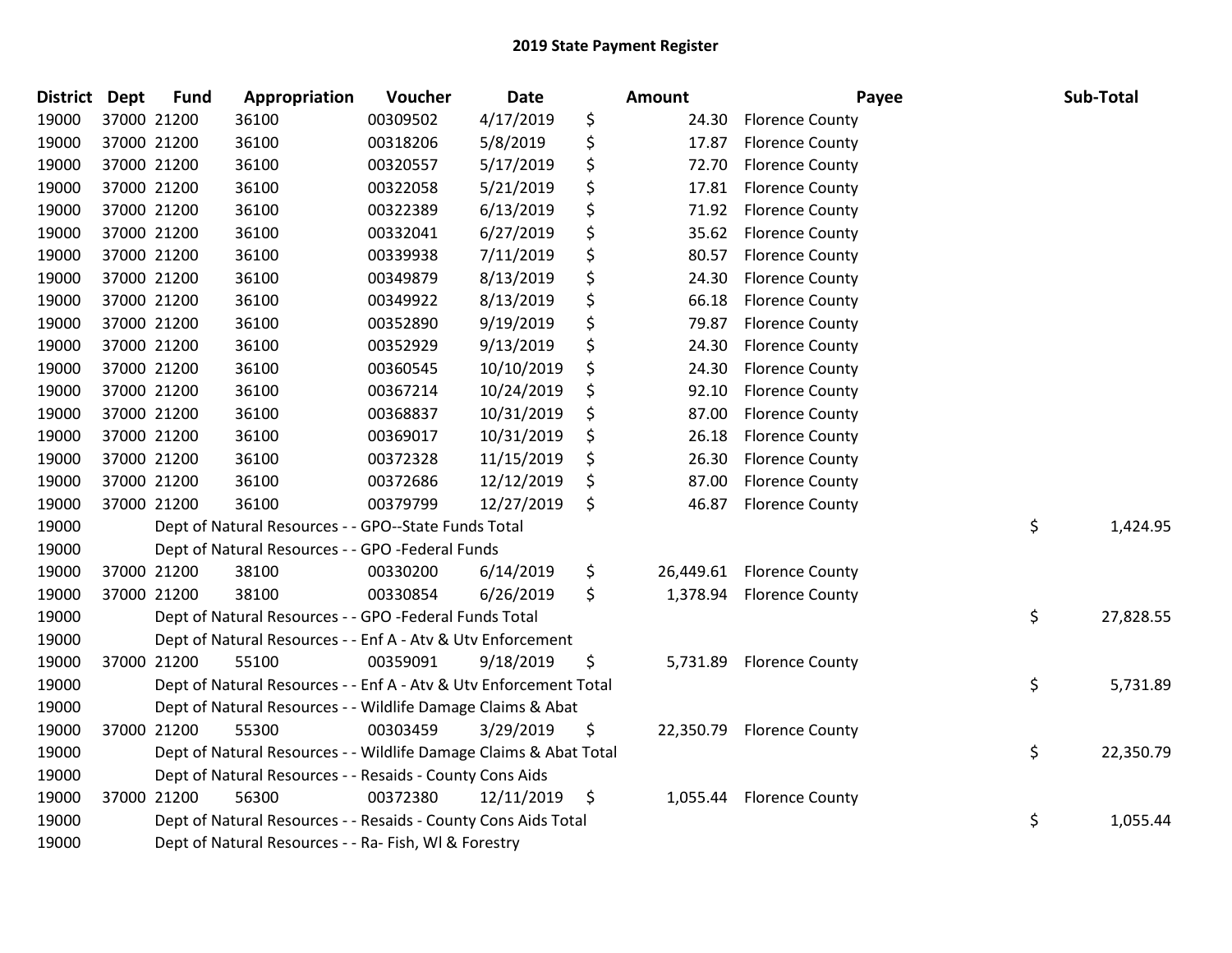| <b>District</b> | <b>Dept</b> | <b>Fund</b> | Appropriation                                                      | Voucher  | <b>Date</b> | Amount          | Payee                  | Sub-Total       |
|-----------------|-------------|-------------|--------------------------------------------------------------------|----------|-------------|-----------------|------------------------|-----------------|
| 19000           |             | 37000 21200 | 56400                                                              | 00301411 | 2/28/2019   | \$<br>1,704.74  | <b>Florence County</b> |                 |
| 19000           |             |             | Dept of Natural Resources - - Ra- Fish, WI & Forestry Total        |          |             |                 |                        | \$<br>1,704.74  |
| 19000           |             |             | Dept of Natural Resources - - Resaids - Forest Croplnd & Mfl       |          |             |                 |                        |                 |
| 19000           |             | 37000 21200 | 56600                                                              | 00359785 | 9/23/2019   | \$<br>31,444.29 | <b>Florence County</b> |                 |
| 19000           |             |             | Dept of Natural Resources - - Resaids - Forest CropInd & Mfl Total |          |             |                 |                        | \$<br>31,444.29 |
| 19000           |             |             | Dept of Natural Resources - - Resaids - Cnty Forst & Admin         |          |             |                 |                        |                 |
| 19000           |             | 37000 21200 | 57200                                                              | 00301287 | 3/1/2019    | \$<br>47,975.20 | <b>Florence County</b> |                 |
| 19000           |             | 37000 21200 | 57200                                                              | 00374638 | 12/10/2019  | \$<br>13,000.00 | <b>Florence County</b> |                 |
| 19000           |             |             | Dept of Natural Resources - - Resaids - Cnty Forst & Admin Total   |          |             |                 |                        | \$<br>60,975.20 |
| 19000           |             |             | Dept of Natural Resources - - Ra- Snowmobile Trail Areas           |          |             |                 |                        |                 |
| 19000           |             | 37000 21200 | 57500                                                              | 00293474 | 1/30/2019   | \$<br>6,607.65  | <b>Florence County</b> |                 |
| 19000           |             | 37000 21200 | 57500                                                              | 00360028 | 9/26/2019   | \$<br>23,295.00 | <b>Florence County</b> |                 |
| 19000           |             | 37000 21200 | 57500                                                              | 00360415 | 10/7/2019   | \$<br>19,096.94 | <b>Florence County</b> |                 |
| 19000           |             | 37000 21200 | 57500                                                              | 00363625 | 10/9/2019   | \$<br>22,680.00 | <b>Florence County</b> |                 |
| 19000           |             |             | Dept of Natural Resources - - Ra- Snowmobile Trail Areas Total     |          |             |                 |                        | \$<br>71,679.59 |
| 19000           |             |             | Dept of Natural Resources - - Ra- Atv Prj Aids, Gas Tax Pymt       |          |             |                 |                        |                 |
| 19000           |             | 37000 21200 | 57600                                                              | 00326368 | 6/3/2019    | \$<br>4,080.00  | <b>Florence County</b> |                 |
| 19000           |             | 37000 21200 | 57600                                                              | 00359852 | 9/25/2019   | \$<br>21,945.00 | <b>Florence County</b> |                 |
| 19000           |             | 37000 21200 | 57600                                                              | 00359864 | 9/25/2019   | \$<br>652.24    | <b>Florence County</b> |                 |
| 19000           |             | 37000 21200 | 57600                                                              | 00359884 | 9/25/2019   | \$<br>4,080.00  | <b>Florence County</b> |                 |
| 19000           |             | 37000 21200 | 57600                                                              | 00359891 | 9/25/2019   | \$<br>4,640.64  | <b>Florence County</b> |                 |
| 19000           |             | 37000 21200 | 57600                                                              | 00370295 | 11/7/2019   | \$<br>4,637.61  | <b>Florence County</b> |                 |
| 19000           |             | 37000 21200 | 57600                                                              | 00370581 | 11/13/2019  | \$<br>21,945.00 | <b>Florence County</b> |                 |
| 19000           |             |             | Dept of Natural Resources - - Ra- Atv Prj Aids, Gas Tax Pymt Total |          |             |                 |                        | \$<br>61,980.49 |
| 19000           |             |             | Dept of Natural Resources - - Ea - Invasive Aqu & Lake Mon         |          |             |                 |                        |                 |
| 19000           |             | 37000 21200 | 67800                                                              | 00295007 | 2/1/2019    | \$<br>4,500.00  | <b>Florence County</b> |                 |
| 19000           |             | 37000 21200 | 67800                                                              | 00306993 | 3/26/2019   | \$<br>31,794.84 | <b>Florence County</b> |                 |
| 19000           |             | 37000 21200 | 67800                                                              | 00375005 | 12/3/2019   | \$<br>13,500.00 | <b>Florence County</b> |                 |
| 19000           |             |             | Dept of Natural Resources - - Ea - Invasive Aqu & Lake Mon Total   |          |             |                 |                        | \$<br>49,794.84 |
| 19000           |             |             | Dept of Natural Resources - - Resource Maint Develop Sp Frst       |          |             |                 |                        |                 |
| 19000           |             | 37000 21200 | 77900                                                              | 00369484 | 11/13/2019  | \$<br>18,350.00 | <b>Florence County</b> |                 |
| 19000           |             |             | Dept of Natural Resources - - Resource Maint Develop Sp Frst Total |          |             |                 |                        | \$<br>18,350.00 |
| 19000           |             |             | Dept of Natural Resources - - Fin Asst For Responsible Units       |          |             |                 |                        |                 |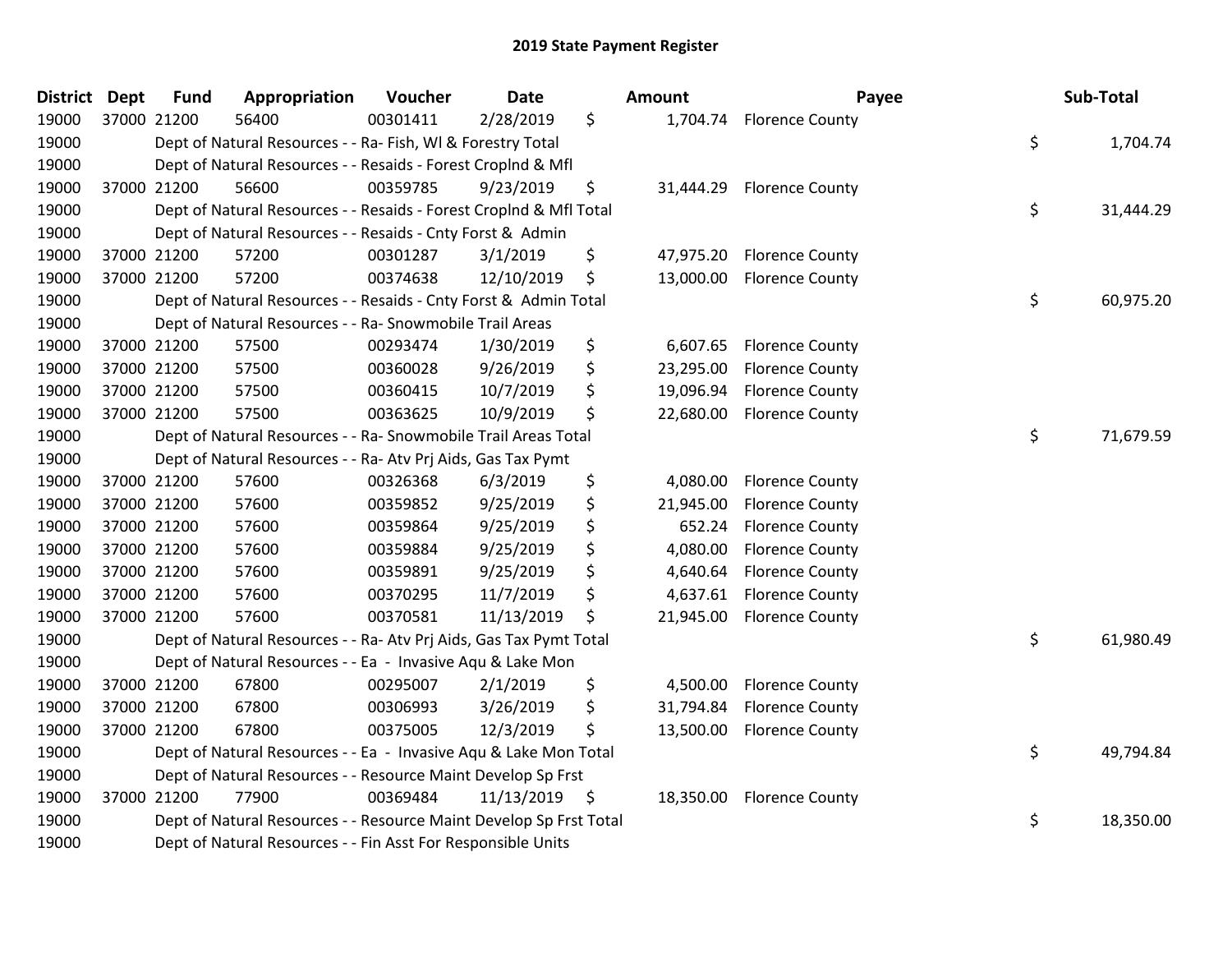| <b>District Dept</b> |             | <b>Fund</b> | Appropriation                                                      | Voucher  | <b>Date</b>   |               | Amount     | Payee                      | Sub-Total        |
|----------------------|-------------|-------------|--------------------------------------------------------------------|----------|---------------|---------------|------------|----------------------------|------------------|
| 19000                | 37000 27400 |             | 67000                                                              | 00322843 | 5/22/2019     | \$            |            | 77,863.81 Florence County  |                  |
| 19000                |             |             | Dept of Natural Resources - - Fin Asst For Responsible Units Total |          |               |               |            |                            | \$<br>77,863.81  |
| 19000                |             |             | Dept of Natural Resources - - Recycling Consolidation Grants       |          |               |               |            |                            |                  |
| 19000                |             | 37000 27400 | 67300                                                              | 00322843 | 5/22/2019     | \$            | 1,133.19   | <b>Florence County</b>     |                  |
| 19000                |             |             | Dept of Natural Resources - - Recycling Consolidation Grants Total |          |               |               |            |                            | \$<br>1,133.19   |
| 19000                |             |             | Dept of Natural Resources - - Land Acquisition                     |          |               |               |            |                            |                  |
| 19000                | 37000 36300 |             | <b>TA100</b>                                                       | 00372378 | 12/11/2019    | $\ddot{\phi}$ |            | 327,567.00 Florence County |                  |
| 19000                |             |             | Dept of Natural Resources - - Land Acquisition Total               |          |               |               |            |                            | \$<br>327,567.00 |
| 19000                |             |             | Dept of Natural Resources - - GPO - Sd Water Loan Prog, Fed        |          |               |               |            |                            |                  |
| 19000                |             | 37000 57300 | 48200                                                              | 00373449 | 11/27/2019 \$ |               |            | 1,722.75 Florence County   |                  |
| 19000                |             |             | Dept of Natural Resources - - GPO - Sd Water Loan Prog, Fed Total  |          |               |               |            |                            | \$<br>1,722.75   |
| 19000                |             |             | WI Dept of Transportation - - Eldly&Disa Co/Aid Sf                 |          |               |               |            |                            |                  |
| 19000                | 39500 21100 |             | 16800                                                              | 00340221 | 1/9/2019      | \$            |            | 72,389.00 Florence County  |                  |
| 19000                |             |             | WI Dept of Transportation - - Eldly&Disa Co/Aid Sf Total           |          |               |               |            |                            | \$<br>72,389.00  |
| 19000                |             |             | WI Dept of Transportation - - County Forest Aids                   |          |               |               |            |                            |                  |
| 19000                |             | 39500 21100 | 17000                                                              | 00357937 | 3/8/2019      | \$            | 10,277.63  | <b>Florence County</b>     |                  |
| 19000                |             |             | WI Dept of Transportation - - County Forest Aids Total             |          |               |               |            |                            | \$<br>10,277.63  |
| 19000                |             |             | WI Dept of Transportation - - Trans Aids To Co.-Sf                 |          |               |               |            |                            |                  |
| 19000                |             | 39500 21100 | 19000                                                              | 00335791 | 1/7/2019      | \$            | 75,264.20  | <b>Florence County</b>     |                  |
| 19000                | 39500 21100 |             | 19000                                                              | 00401116 | 7/1/2019      | \$            | 150,528.40 | <b>Florence County</b>     |                  |
| 19000                |             | 39500 21100 | 19000                                                              | 00443934 | 10/7/2019     | \$            | 75,264.20  | <b>Florence County</b>     |                  |
| 19000                |             |             | WI Dept of Transportation - - Trans Aids To Co.-Sf Total           |          |               |               |            |                            | \$<br>301,056.80 |
| 19000                |             |             | WI Dept of Transportation - - Loc Rd Imp Prg St Fd                 |          |               |               |            |                            |                  |
| 19000                |             | 39500 21100 | 27800                                                              | 00465093 | 11/29/2019    | \$            |            | 1,539.61 Florence County   |                  |
| 19000                |             |             | WI Dept of Transportation - - Loc Rd Imp Prg St Fd Total           |          |               |               |            |                            | \$<br>1,539.61   |
| 19000                |             |             | WI Dept of Transportation - - St Hwy Rehab, Sf                     |          |               |               |            |                            |                  |
| 19000                |             | 39500 21100 | 36300                                                              | 00346097 | 1/28/2019     | \$            | 9.00       | <b>Florence County</b>     |                  |
| 19000                | 39500 21100 |             | 36300                                                              | 00418940 | 8/16/2019     | \$            | 30.00      | <b>Florence County</b>     |                  |
| 19000                |             |             | WI Dept of Transportation - - St Hwy Rehab, Sf Total               |          |               |               |            |                            | \$<br>39.00      |
| 19000                |             |             | WI Dept of Transportation - - Hwy Mgmt & Opers Sf                  |          |               |               |            |                            |                  |
| 19000                | 39500 21100 |             | 36500                                                              | 00335744 | 1/11/2019     | \$            | 243.00     | <b>Florence County</b>     |                  |
| 19000                |             | 39500 21100 | 36500                                                              | 00349726 | 2/15/2019     | \$            | 243.00     | <b>Florence County</b>     |                  |
| 19000                | 39500 21100 |             | 36500                                                              | 00367339 | 4/3/2019      | \$            | 243.00     | <b>Florence County</b>     |                  |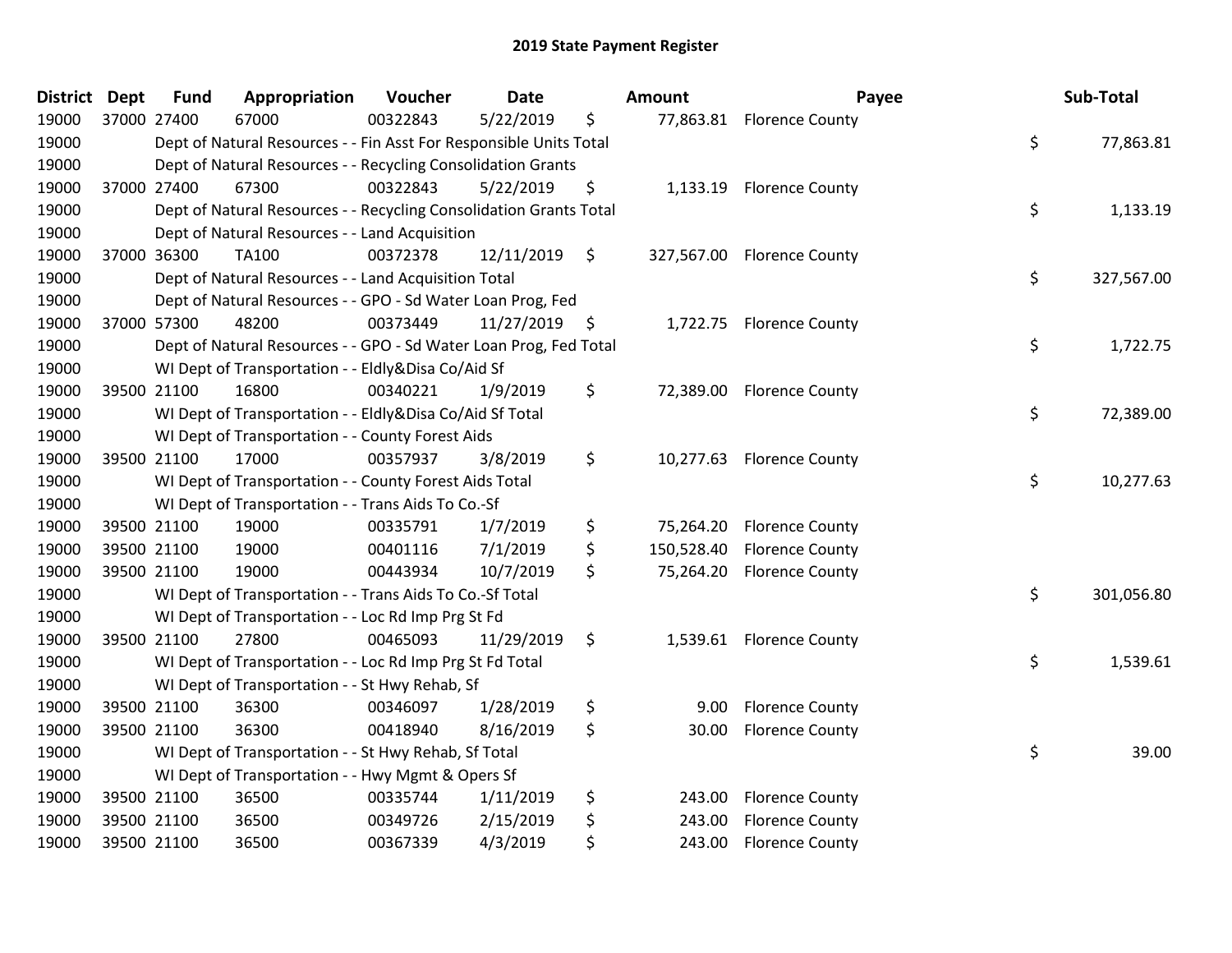| <b>District</b> | <b>Dept</b> | <b>Fund</b> | Appropriation                                           | Voucher  | <b>Date</b> | Amount          | Payee                  | Sub-Total      |
|-----------------|-------------|-------------|---------------------------------------------------------|----------|-------------|-----------------|------------------------|----------------|
| 19000           |             | 39500 21100 | 36500                                                   | 00369401 | 4/8/2019    | \$<br>243.00    | <b>Florence County</b> |                |
| 19000           |             | 39500 21100 | 36500                                                   | 00376260 | 5/16/2019   | \$<br>243.00    | <b>Florence County</b> |                |
| 19000           | 39500 21100 |             | 36500                                                   | 00390310 | 6/6/2019    | \$<br>243.00    | <b>Florence County</b> |                |
| 19000           | 39500 21100 |             | 36500                                                   | 00403140 | 6/28/2019   | \$<br>243.00    | <b>Florence County</b> |                |
| 19000           |             | 39500 21100 | 36500                                                   | 00419950 | 8/5/2019    | \$<br>243.00    | <b>Florence County</b> |                |
| 19000           |             | 39500 21100 | 36500                                                   | 00434647 | 9/17/2019   | \$<br>243.00    | <b>Florence County</b> |                |
| 19000           |             | 39500 21100 | 36500                                                   | 00449955 | 10/16/2019  | \$<br>243.00    | <b>Florence County</b> |                |
| 19000           |             | 39500 21100 | 36500                                                   | 00458794 | 11/7/2019   | \$<br>243.00    | <b>Florence County</b> |                |
| 19000           |             | 39500 21100 | 36500                                                   | 00472856 | 12/19/2019  | \$<br>1,047.76  | <b>Florence County</b> |                |
| 19000           |             |             | WI Dept of Transportation - - Hwy Mgmt & Opers Sf Total |          |             |                 |                        | \$<br>3,720.76 |
| 19000           |             |             | WI Dept of Transportation - - Routine Maint Sf          |          |             |                 |                        |                |
| 19000           |             | 39500 21100 | 36800                                                   | 00334445 | 1/4/2019    | \$<br>250.00    | <b>Florence County</b> |                |
| 19000           |             | 39500 21100 | 36800                                                   | 00335744 | 1/11/2019   | \$<br>50,804.87 | <b>Florence County</b> |                |
| 19000           |             | 39500 21100 | 36800                                                   | 00340380 | 1/25/2019   | \$<br>250.00    | <b>Florence County</b> |                |
| 19000           |             | 39500 21100 | 36800                                                   | 00349726 | 2/15/2019   | \$<br>49,682.34 | <b>Florence County</b> |                |
| 19000           |             | 39500 21100 | 36800                                                   | 00356925 | 3/8/2019    | \$<br>250.00    | <b>Florence County</b> |                |
| 19000           |             | 39500 21100 | 36800                                                   | 00361980 | 3/19/2019   | \$<br>41,896.18 | <b>Florence County</b> |                |
| 19000           |             | 39500 21100 | 36800                                                   | 00361985 | 3/29/2019   | \$<br>250.00    | <b>Florence County</b> |                |
| 19000           |             | 39500 21100 | 36800                                                   | 00367339 | 4/3/2019    | \$<br>50,622.04 | <b>Florence County</b> |                |
| 19000           |             | 39500 21100 | 36800                                                   | 00369401 | 4/8/2019    | \$<br>98,429.75 | <b>Florence County</b> |                |
| 19000           |             | 39500 21100 | 36800                                                   | 00375760 | 4/26/2019   | \$<br>250.00    | <b>Florence County</b> |                |
| 19000           |             | 39500 21100 | 36800                                                   | 00376260 | 5/16/2019   | \$<br>47,620.91 | <b>Florence County</b> |                |
| 19000           | 39500 21100 |             | 36800                                                   | 00383838 | 5/31/2019   | \$<br>250.00    | <b>Florence County</b> |                |
| 19000           |             | 39500 21100 | 36800                                                   | 00390310 | 6/6/2019    | \$<br>46,434.93 | <b>Florence County</b> |                |
| 19000           | 39500 21100 |             | 36800                                                   | 00393081 | 6/28/2019   | \$<br>250.00    | <b>Florence County</b> |                |
| 19000           |             | 39500 21100 | 36800                                                   | 00403140 | 6/28/2019   | \$<br>32,780.26 | <b>Florence County</b> |                |
| 19000           |             | 39500 21100 | 36800                                                   | 00409128 | 7/24/2019   | \$<br>250.00    | <b>Florence County</b> |                |
| 19000           |             | 39500 21100 | 36800                                                   | 00414920 | 7/24/2019   | \$<br>84,387.44 | <b>Florence County</b> |                |
| 19000           |             | 39500 21100 | 36800                                                   | 00419950 | 8/5/2019    | \$<br>26,037.93 | <b>Florence County</b> |                |
| 19000           |             | 39500 21100 | 36800                                                   | 00420221 | 8/7/2019    | \$<br>1,031.66  | <b>Florence County</b> |                |
| 19000           |             | 39500 21100 | 36800                                                   | 00422766 | 9/5/2019    | \$<br>250.00    | <b>Florence County</b> |                |
| 19000           |             | 39500 21100 | 36800                                                   | 00433070 | 10/3/2019   | \$<br>250.00    | <b>Florence County</b> |                |
| 19000           | 39500 21100 |             | 36800                                                   | 00434647 | 9/17/2019   | \$<br>35,623.40 | <b>Florence County</b> |                |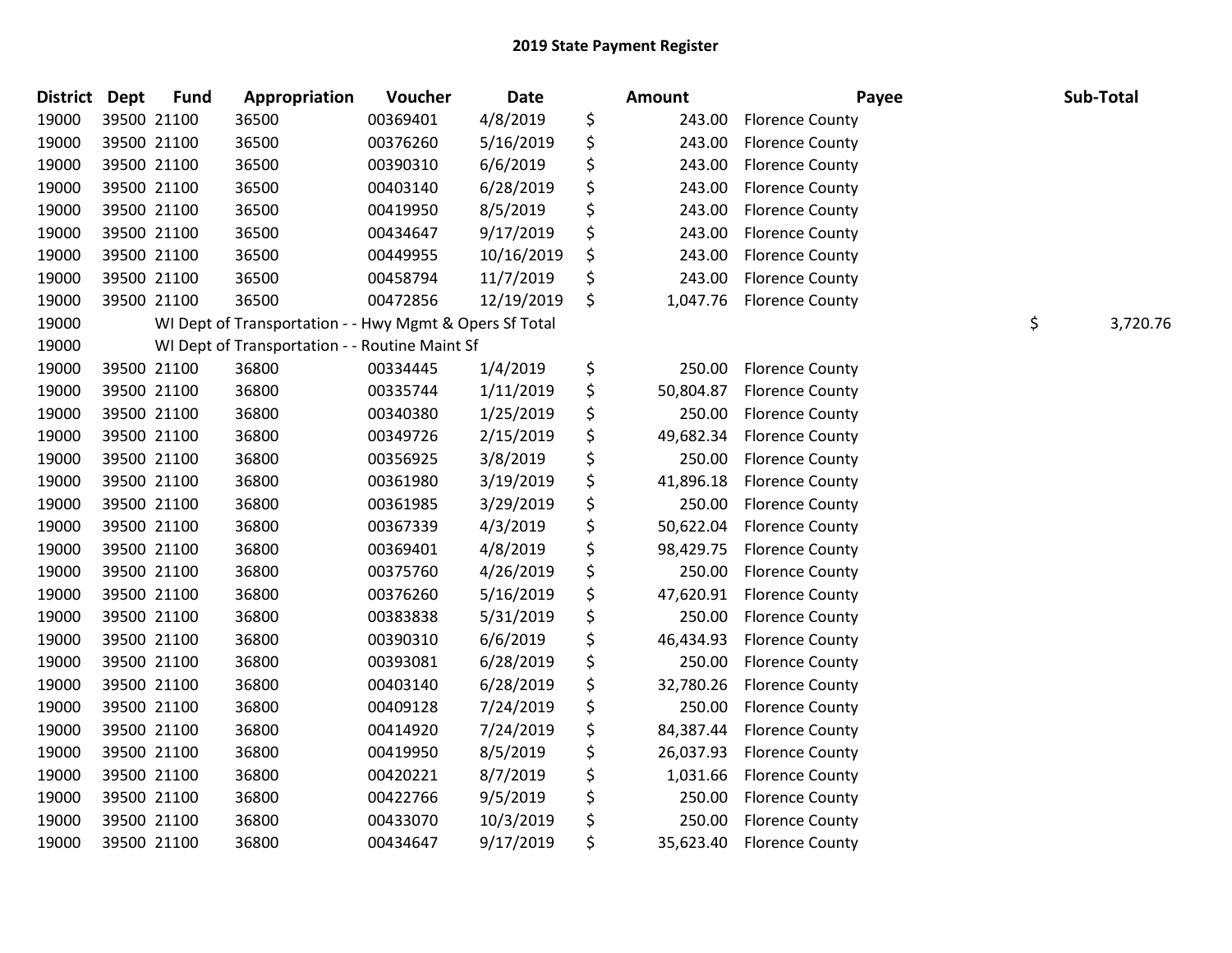| <b>District</b> | <b>Dept</b> | <b>Fund</b> | Appropriation                                                      | Voucher  | Date       | <b>Amount</b>   | Payee                                                                                                         | Sub-Total        |
|-----------------|-------------|-------------|--------------------------------------------------------------------|----------|------------|-----------------|---------------------------------------------------------------------------------------------------------------|------------------|
| 19000           |             | 39500 21100 | 36800                                                              | 00449955 | 10/16/2019 | \$<br>15,745.93 | <b>Florence County</b>                                                                                        |                  |
| 19000           |             | 39500 21100 | 36800                                                              | 00450424 | 10/31/2019 | \$<br>250.00    | <b>Florence County</b>                                                                                        |                  |
| 19000           | 39500 21100 |             | 36800                                                              | 00458794 | 11/7/2019  | \$<br>12,795.60 | <b>Florence County</b>                                                                                        |                  |
| 19000           | 39500 21100 |             | 36800                                                              | 00461216 | 12/4/2019  | \$<br>250.00    | <b>Florence County</b>                                                                                        |                  |
| 19000           |             | 39500 21100 | 36800                                                              | 00472856 | 12/19/2019 | \$<br>40,724.49 | <b>Florence County</b>                                                                                        |                  |
| 19000           |             |             | WI Dept of Transportation - - Routine Maint Sf Total               |          |            |                 |                                                                                                               | \$<br>637,617.73 |
| 19000           |             |             | WI Dept of Transportation - - Dept Mgt & Oper St Fd                |          |            |                 |                                                                                                               |                  |
| 19000           |             | 39500 21100 | 46100                                                              | 00341436 | 1/14/2019  | \$<br>1,060.90  | <b>Florence County</b>                                                                                        |                  |
| 19000           |             | 39500 21100 | 46100                                                              | 00353199 | 2/19/2019  | \$<br>1,060.90  | <b>Florence County</b>                                                                                        |                  |
| 19000           |             | 39500 21100 | 46100                                                              | 00359368 | 3/12/2019  | \$<br>1,060.90  | <b>Florence County</b>                                                                                        |                  |
| 19000           |             | 39500 21100 | 46100                                                              | 00374703 | 4/23/2019  | \$<br>1,060.90  | <b>Florence County</b>                                                                                        |                  |
| 19000           | 39500 21100 |             | 46100                                                              | 00386818 | 5/24/2019  | \$<br>1,060.90  | <b>Florence County</b>                                                                                        |                  |
| 19000           |             | 39500 21100 | 46100                                                              | 00413347 | 7/18/2019  | \$<br>1,060.90  | <b>Florence County</b>                                                                                        |                  |
| 19000           |             | 39500 21100 | 46100                                                              | 00418215 | 7/31/2019  | \$<br>1,060.90  | <b>Florence County</b>                                                                                        |                  |
| 19000           |             | 39500 21100 | 46100                                                              | 00425572 | 8/19/2019  | \$<br>1,060.90  | <b>Florence County</b>                                                                                        |                  |
| 19000           |             | 39500 21100 | 46100                                                              | 00433974 | 9/13/2019  | \$<br>1,060.90  | <b>Florence County</b>                                                                                        |                  |
| 19000           | 39500 21100 |             | 46100                                                              | 00448665 | 10/15/2019 | \$<br>1,060.90  | <b>Florence County</b>                                                                                        |                  |
| 19000           | 39500 21100 |             | 46100                                                              | 00464116 | 11/21/2019 | \$<br>1,060.90  | <b>Florence County</b>                                                                                        |                  |
| 19000           |             | 39500 21100 | 46100                                                              | 00470874 | 12/13/2019 | \$<br>1,060.90  | <b>Florence County</b>                                                                                        |                  |
| 19000           |             |             | WI Dept of Transportation - - Dept Mgt & Oper St Fd Total          |          |            |                 |                                                                                                               | \$<br>12,730.80  |
| 19000           |             |             |                                                                    |          |            |                 | Department of Corrections - - Reimbursing Counties For Probation, Extended Supervision And Parole Holds       |                  |
| 19000           | 41000 10000 |             | 11600                                                              | 00320827 | 11/4/2019  | \$              | 1,521.72 Florence County                                                                                      |                  |
| 19000           |             |             |                                                                    |          |            |                 | Department of Corrections - - Reimbursing Counties For Probation, Extended Supervision And Parole Holds Total | \$<br>1,521.72   |
| 19000           |             |             | Department of Corrections - - Probation, Parole And Extended       |          |            |                 |                                                                                                               |                  |
| 19000           | 41000 10000 |             | 18700                                                              | 00320827 | 11/4/2019  | \$<br>638.28    | <b>Florence County</b>                                                                                        |                  |
| 19000           |             |             | Department of Corrections - - Probation, Parole And Extended Total |          |            |                 |                                                                                                               | \$<br>638.28     |
| 19000           |             |             | Department of Health Services - - State/Federal Aids               |          |            |                 |                                                                                                               |                  |
| 19000           | 43500 10000 |             | 00000                                                              | 90906    | 1/2/2019   | \$<br>75,245.00 | <b>Florence County</b>                                                                                        |                  |
| 19000           | 43500 10000 |             | 00000                                                              | 90907    | 2/1/2019   | \$<br>23,546.00 | <b>Florence County</b>                                                                                        |                  |
| 19000           | 43500 10000 |             | 00000                                                              | 90909    | 3/1/2019   | \$<br>79,482.00 | <b>Florence County</b>                                                                                        |                  |
| 19000           | 43500 10000 |             | 00000                                                              | 90910    | 4/1/2019   | \$<br>68,442.00 | <b>Florence County</b>                                                                                        |                  |
| 19000           | 43500 10000 |             | 00000                                                              | 90911    | 5/1/2019   | \$<br>50,247.00 | <b>Florence County</b>                                                                                        |                  |
| 19000           | 43500 10000 |             | 00000                                                              | 90913    | 6/3/2019   | \$<br>41,239.00 | <b>Florence County</b>                                                                                        |                  |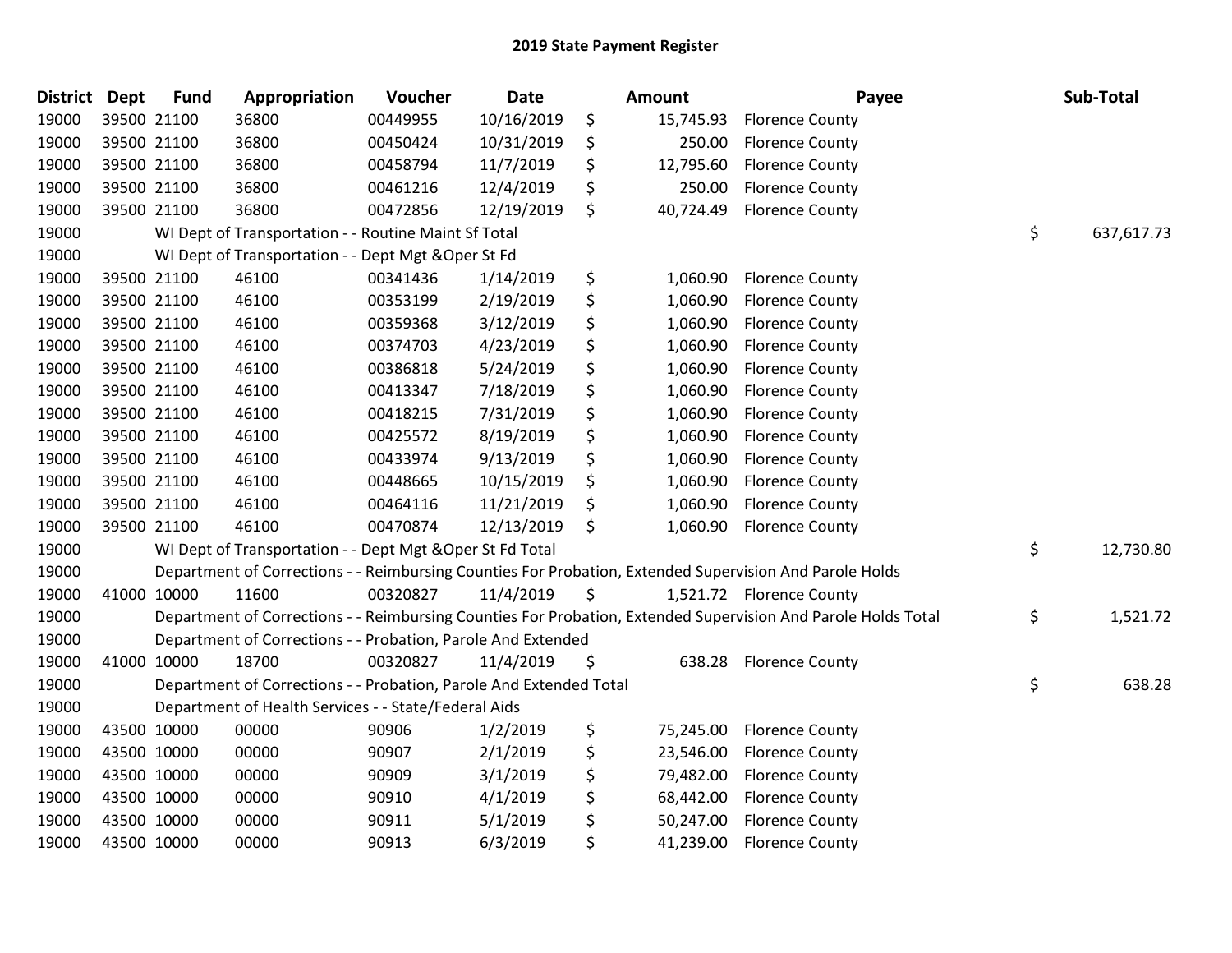| District Dept |             | <b>Fund</b> | Appropriation                                                          | Voucher  | <b>Date</b> | <b>Amount</b>   | Payee                  | Sub-Total        |
|---------------|-------------|-------------|------------------------------------------------------------------------|----------|-------------|-----------------|------------------------|------------------|
| 19000         |             | 43500 10000 | 00000                                                                  | 92000    | 7/1/2019    | \$<br>40,887.00 | <b>Florence County</b> |                  |
| 19000         |             | 43500 10000 | 00000                                                                  | 92001    | 8/1/2019    | \$<br>43,754.00 | <b>Florence County</b> |                  |
| 19000         |             | 43500 10000 | 00000                                                                  | 92002    | 9/3/2019    | \$<br>42,504.00 | <b>Florence County</b> |                  |
| 19000         |             | 43500 10000 | 00000                                                                  | 92003    | 10/1/2019   | \$<br>47,725.00 | <b>Florence County</b> |                  |
| 19000         |             | 43500 10000 | 00000                                                                  | 92004    | 11/1/2019   | \$<br>64,892.00 | <b>Florence County</b> |                  |
| 19000         |             | 43500 10000 | 00000                                                                  | 92005    | 12/2/2019   | \$<br>30,660.00 | <b>Florence County</b> |                  |
| 19000         |             |             | Department of Health Services - - State/Federal Aids Total             |          |             |                 |                        | \$<br>608,623.00 |
| 19000         |             |             | Department of Health Services - - Administrative And Support-Fis       |          |             |                 |                        |                  |
| 19000         |             | 43500 10000 | 82100                                                                  | 00306787 | 8/30/2019   | \$<br>5.00      | <b>Florence County</b> |                  |
| 19000         |             |             | Department of Health Services - - Administrative And Support-Fis Total |          |             |                 |                        | \$<br>5.00       |
| 19000         |             |             | Dept of Children and Families - - Fees For Administrative Servic       |          |             |                 |                        |                  |
| 19000         |             | 43700 10000 | 23100                                                                  | 00054466 | 4/30/2019   | \$<br>10.00     | <b>Florence County</b> |                  |
| 19000         |             | 43700 10000 | 23100                                                                  | 00062279 | 10/31/2019  | \$<br>5.00      | <b>Florence County</b> |                  |
| 19000         |             |             | Dept of Children and Families - - Fees For Administrative Servic Total |          |             |                 |                        | \$<br>15.00      |
| 19000         |             |             | Dept of Children and Families - - General Aids                         |          |             |                 |                        |                  |
| 19000         |             | 43700 10000 | 99000                                                                  | 00048516 | 1/7/2019    | \$<br>18,478.35 | <b>Florence County</b> |                  |
| 19000         |             | 43700 10000 | 99000                                                                  | 00049403 | 2/1/2019    | \$<br>20,121.59 | <b>Florence County</b> |                  |
| 19000         |             | 43700 10000 | 99000                                                                  | 00049481 | 2/5/2019    | \$<br>33,664.00 | <b>Florence County</b> |                  |
| 19000         |             | 43700 10000 | 99000                                                                  | 00049642 | 2/5/2019    | \$<br>18.75     | <b>Florence County</b> |                  |
| 19000         |             | 43700 10000 | 99000                                                                  | 00049714 | 2/5/2019    | \$<br>12.00     | <b>Florence County</b> |                  |
| 19000         |             | 43700 10000 | 99000                                                                  | 00050918 | 3/5/2019    | \$<br>18,058.35 | <b>Florence County</b> |                  |
| 19000         |             | 43700 10000 | 99000                                                                  | 00052792 | 4/4/2019    | \$<br>993.56    | <b>Florence County</b> |                  |
| 19000         |             | 43700 10000 | 99000                                                                  | 00052859 | 4/5/2019    | \$<br>16,345.64 | <b>Florence County</b> |                  |
| 19000         |             | 43700 10000 | 99000                                                                  | 00053988 | 4/30/2019   | \$<br>13,829.79 | <b>Florence County</b> |                  |
| 19000         |             | 43700 10000 | 99000                                                                  | 00054370 | 4/30/2019   | \$<br>5,375.61  | <b>Florence County</b> |                  |
| 19000         |             | 43700 10000 | 99000                                                                  | 00054657 | 5/6/2019    | \$<br>2,716.60  | <b>Florence County</b> |                  |
| 19000         |             | 43700 10000 | 99000                                                                  | 00055453 | 5/24/2019   | \$<br>10,326.00 | <b>Florence County</b> |                  |
| 19000         |             | 43700 10000 | 99000                                                                  | 00056088 | 6/5/2019    | \$<br>14,175.96 | <b>Florence County</b> |                  |
| 19000         |             | 43700 10000 | 99000                                                                  | 00057356 | 7/5/2019    | \$<br>1,896.75  | <b>Florence County</b> |                  |
| 19000         |             | 43700 10000 | 99000                                                                  | 00058463 | 7/30/2019   | \$<br>17,579.37 | <b>Florence County</b> |                  |
| 19000         |             | 43700 10000 | 99000                                                                  | 00058678 | 8/6/2019    | \$<br>2,580.00  | <b>Florence County</b> |                  |
| 19000         |             | 43700 10000 | 99000                                                                  | 00058761 | 8/5/2019    | \$<br>1,267.15  | <b>Florence County</b> |                  |
| 19000         | 43700 10000 |             | 99000                                                                  | 00059884 | 9/5/2019    | \$<br>4,176.15  | <b>Florence County</b> |                  |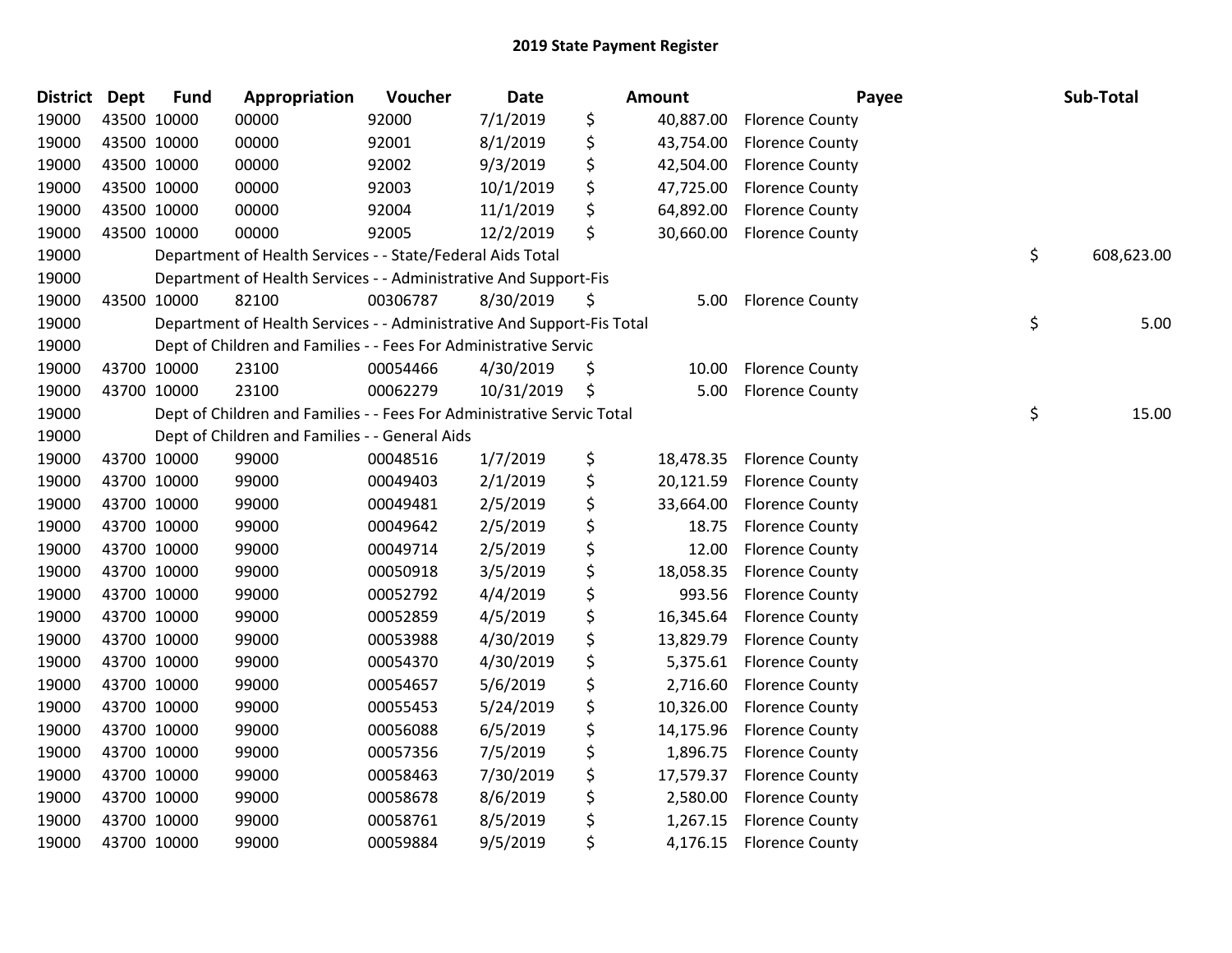| <b>District Dept</b> | <b>Fund</b> | Appropriation                                                         | Voucher  | Date       | <b>Amount</b>   |                        | Payee | Sub-Total  |
|----------------------|-------------|-----------------------------------------------------------------------|----------|------------|-----------------|------------------------|-------|------------|
| 19000                | 43700 10000 | 99000                                                                 | 00060347 | 9/18/2019  | \$<br>48,908.39 | <b>Florence County</b> |       |            |
| 19000                | 43700 10000 | 99000                                                                 | 00060738 | 9/27/2019  | \$<br>174.00    | <b>Florence County</b> |       |            |
| 19000                | 43700 10000 | 99000                                                                 | 00060739 | 9/27/2019  | \$<br>69.02     | <b>Florence County</b> |       |            |
| 19000                | 43700 10000 | 99000                                                                 | 00061153 | 10/7/2019  | \$<br>17,036.25 | <b>Florence County</b> |       |            |
| 19000                | 43700 10000 | 99000                                                                 | 00061962 | 10/30/2019 | \$<br>19,057.44 | <b>Florence County</b> |       |            |
| 19000                | 43700 10000 | 99000                                                                 | 00062374 | 11/5/2019  | \$<br>20,879.10 | <b>Florence County</b> |       |            |
| 19000                | 43700 10000 | 99000                                                                 | 00062536 | 11/8/2019  | \$<br>2,687.36  | <b>Florence County</b> |       |            |
| 19000                | 43700 10000 | 99000                                                                 | 00063545 | 12/5/2019  | \$<br>19,374.00 | <b>Florence County</b> |       |            |
| 19000                | 43700 10000 | 99000                                                                 | 00063623 | 12/5/2019  | \$<br>20.10     | <b>Florence County</b> |       |            |
| 19000                |             | Dept of Children and Families - - General Aids Total                  |          |            |                 |                        | \$    | 309,821.28 |
| 19000                |             | Dept of Workforce Development - - Ui Admin Fed                        |          |            |                 |                        |       |            |
| 19000                | 44500 10000 | 15100                                                                 | 00204046 | 1/3/2019   | \$<br>5.00      | <b>Florence County</b> |       |            |
| 19000                | 44500 10000 | 15100                                                                 | 00218418 | 4/2/2019   | \$<br>10.00     | <b>Florence County</b> |       |            |
| 19000                | 44500 10000 | 15100                                                                 | 00233349 | 7/2/2019   | \$<br>5.00      | <b>Florence County</b> |       |            |
| 19000                | 44500 10000 | 15100                                                                 | 00238718 | 8/2/2019   | \$<br>5.00      | <b>Florence County</b> |       |            |
| 19000                | 44500 10000 | 15100                                                                 | 00244422 | 9/4/2019   | \$<br>5.00      | <b>Florence County</b> |       |            |
| 19000                | 44500 10000 | 15100                                                                 | 00255647 | 11/4/2019  | \$<br>15.00     | <b>Florence County</b> |       |            |
| 19000                |             | Dept of Workforce Development - - Ui Admin Fed Total                  |          |            |                 |                        | \$    | 45.00      |
| 19000                |             | Dept of Workforce Development - - Wc Ops Uninsured Emplyr Admin       |          |            |                 |                        |       |            |
| 19000                | 44500 22700 | 17700                                                                 | 00215984 | 3/21/2019  | \$<br>15.00     | <b>Florence County</b> |       |            |
| 19000                | 44500 22700 | 17700                                                                 | 00215985 | 3/21/2019  | \$<br>5.00      | <b>Florence County</b> |       |            |
| 19000                |             | Dept of Workforce Development - - Wc Ops Uninsured Emplyr Admin Total |          |            |                 |                        | \$    | 20.00      |
| 19000                |             | Department of Justice - - Drug Trafficking Resp Grants                |          |            |                 |                        |       |            |
| 19000                | 45500 10000 | 20800                                                                 | 00068260 | 7/17/2019  | \$<br>9,924.66  | <b>Florence County</b> |       |            |
| 19000                | 45500 10000 | 20800                                                                 | 00072870 | 10/11/2019 | \$<br>10,317.22 | <b>Florence County</b> |       |            |
| 19000                | 45500 10000 | 20800                                                                 | 00077451 | 12/26/2019 | \$<br>29,758.12 | <b>Florence County</b> |       |            |
| 19000                |             | Department of Justice - - Drug Trafficking Resp Grants Total          |          |            |                 |                        | \$    | 50,000.00  |
| 19000                |             | Department of Justice - - Crime Laboratories, Dna                     |          |            |                 |                        |       |            |
| 19000                | 45500 10000 | 22100                                                                 | 00068535 | 7/19/2019  | \$<br>320.00    | <b>Florence County</b> |       |            |
| 19000                |             | Department of Justice - - Crime Laboratories, Dna Total               |          |            |                 |                        | \$    | 320.00     |
| 19000                |             | Department of Justice - - Law Enforcement Train, Local                |          |            |                 |                        |       |            |
| 19000                | 45500 10000 | 23100                                                                 | 00069262 | 8/2/2019   | \$<br>2,508.08  | <b>Florence County</b> |       |            |
| 19000                | 45500 10000 | 23100                                                                 | 00073107 | 10/18/2019 | \$<br>2,880.00  | <b>Florence County</b> |       |            |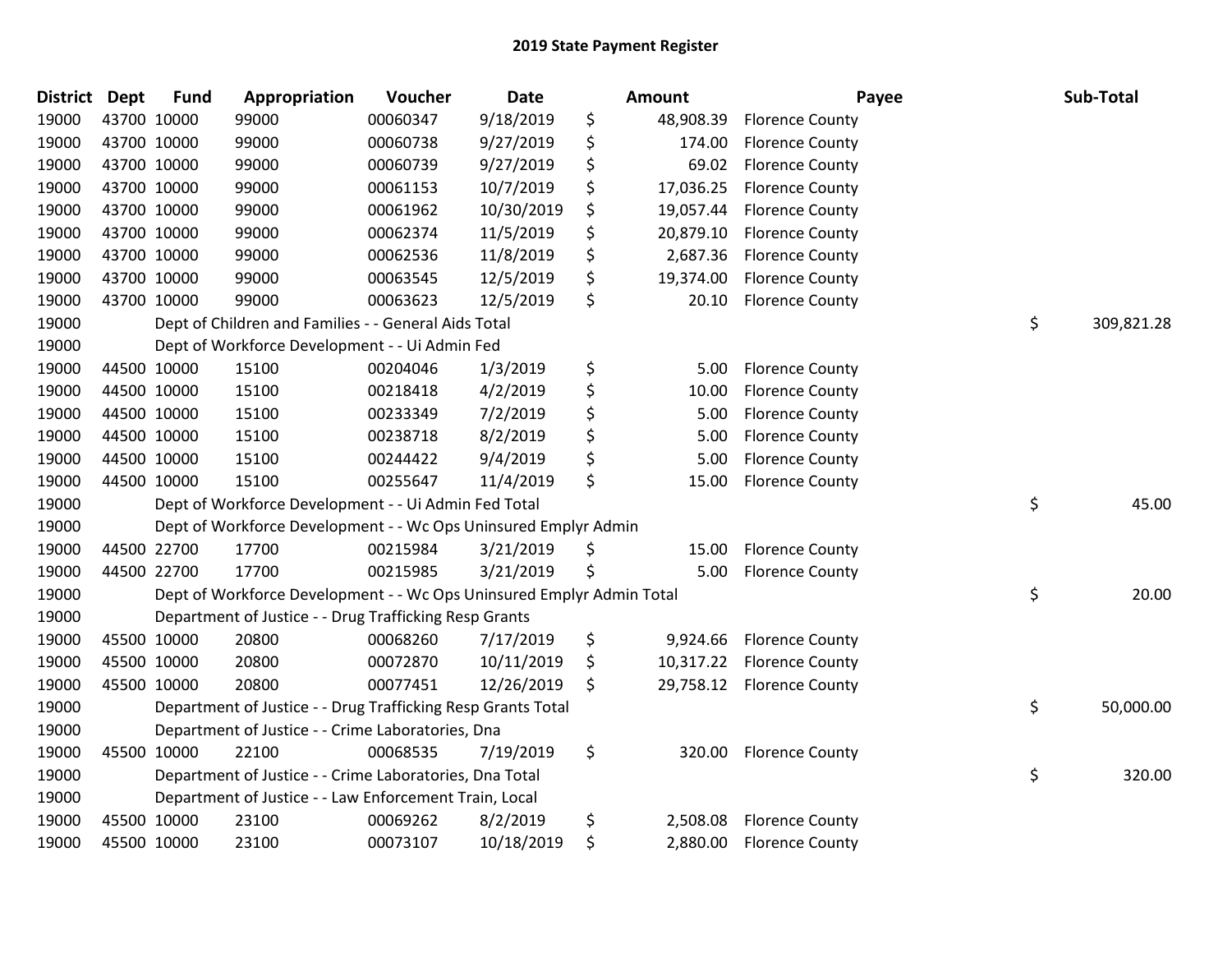| <b>District Dept</b> |             | <b>Fund</b> | Appropriation                                                           | Voucher  | <b>Date</b> | <b>Amount</b>  | Payee                     | Sub-Total       |
|----------------------|-------------|-------------|-------------------------------------------------------------------------|----------|-------------|----------------|---------------------------|-----------------|
| 19000                |             |             | Department of Justice - - Law Enforcement Train, Local Total            |          |             |                |                           | \$<br>5,388.08  |
| 19000                |             |             | Department of Justice - - Crime Victim Witness Assist                   |          |             |                |                           |                 |
| 19000                |             | 45500 10000 | 53200                                                                   | 00060558 | 2/28/2019   | \$             | 7,602.09 Florence County  |                 |
| 19000                |             | 45500 10000 | 53200                                                                   | 00068318 | 7/18/2019   | \$<br>7,826.26 | <b>Florence County</b>    |                 |
| 19000                |             |             | Department of Justice - - Crime Victim Witness Assist Total             |          |             |                |                           | \$<br>15,428.35 |
| 19000                |             |             | Department of Military Affairs - - Emergency Response Equipment         |          |             |                |                           |                 |
| 19000                | 46500 10000 |             | 30800                                                                   | 00054514 | 1/14/2019   | \$             | 7,748.00 Florence County  |                 |
| 19000                |             |             | Department of Military Affairs - - Emergency Response Equipment Total   |          |             |                |                           | \$<br>7,748.00  |
| 19000                |             |             | Department of Military Affairs - - Federal Aid, Local Assistance        |          |             |                |                           |                 |
| 19000                |             | 46500 10000 | 34200                                                                   | 00055531 | 1/31/2019   | \$             | 10,573.21 Florence County |                 |
| 19000                |             | 46500 10000 | 34200                                                                   | 00063564 | 7/9/2019    | \$             | 2,116.10 Florence County  |                 |
| 19000                | 46500 10000 |             | 34200                                                                   | 00066718 | 9/16/2019   | \$             | 1,781.20 Florence County  |                 |
| 19000                |             |             | Department of Military Affairs - - Federal Aid, Local Assistance Total  |          |             |                |                           | \$<br>14,470.51 |
| 19000                |             |             | Department of Military Affairs - - St Emerg Response Bd Grant Pif       |          |             |                |                           |                 |
| 19000                |             | 46500 27200 | 36400                                                                   | 00055471 | 1/31/2019   | \$             | 1,697.38 Florence County  |                 |
| 19000                |             |             | Department of Military Affairs - - St Emerg Response Bd Grant Pif Total |          |             |                |                           | \$<br>1,697.38  |
| 19000                |             |             | Department of Veterans Affairs - - Grants To Counties                   |          |             |                |                           |                 |
| 19000                |             | 48500 15200 | 12700                                                                   | 00060681 | 2/22/2019   | \$             | 50.00 Florence County     |                 |
| 19000                |             |             | Department of Veterans Affairs - - Grants To Counties Total             |          |             |                |                           | \$<br>50.00     |
| 19000                |             |             | Department of Veterans Affairs - - County Grants                        |          |             |                |                           |                 |
| 19000                |             | 48500 58200 | 26700                                                                   | 00060681 | 2/22/2019   | \$             | 225.00 Florence County    |                 |
| 19000                |             |             | Department of Veterans Affairs - - County Grants Total                  |          |             |                |                           | \$<br>225.00    |
| 19000                |             |             | Department of Veterans Affairs - - County Grants                        |          |             |                |                           |                 |
| 19000                |             | 48500 58300 | 37000                                                                   | 00060681 | 2/22/2019   | \$<br>225.00   | <b>Florence County</b>    |                 |
| 19000                |             |             | Department of Veterans Affairs - - County Grants Total                  |          |             |                |                           | \$<br>225.00    |
| 19000                |             |             | Department of Administration - - Federal Aid, Local Assistance          |          |             |                |                           |                 |
| 19000                |             | 50500 10000 | 15500                                                                   | 00097040 | 2/15/2019   | \$<br>488.00   | <b>Florence County</b>    |                 |
| 19000                | 50500 10000 |             | 15500                                                                   | 00098048 | 3/1/2019    | \$<br>606.00   | <b>Florence County</b>    |                 |
| 19000                |             | 50500 10000 | 15500                                                                   | 00100652 | 4/16/2019   | \$<br>601.00   | <b>Florence County</b>    |                 |
| 19000                |             | 50500 10000 | 15500                                                                   | 00102317 | 5/15/2019   | \$<br>849.00   | <b>Florence County</b>    |                 |
| 19000                |             | 50500 10000 | 15500                                                                   | 00104158 | 6/17/2019   | \$<br>404.00   | <b>Florence County</b>    |                 |
| 19000                |             |             | Department of Administration - - Federal Aid, Local Assistance Total    |          |             |                |                           | \$<br>2,948.00  |
| 19000                |             |             | Department of Administration - - Federal Aid, Local Assistance          |          |             |                |                           |                 |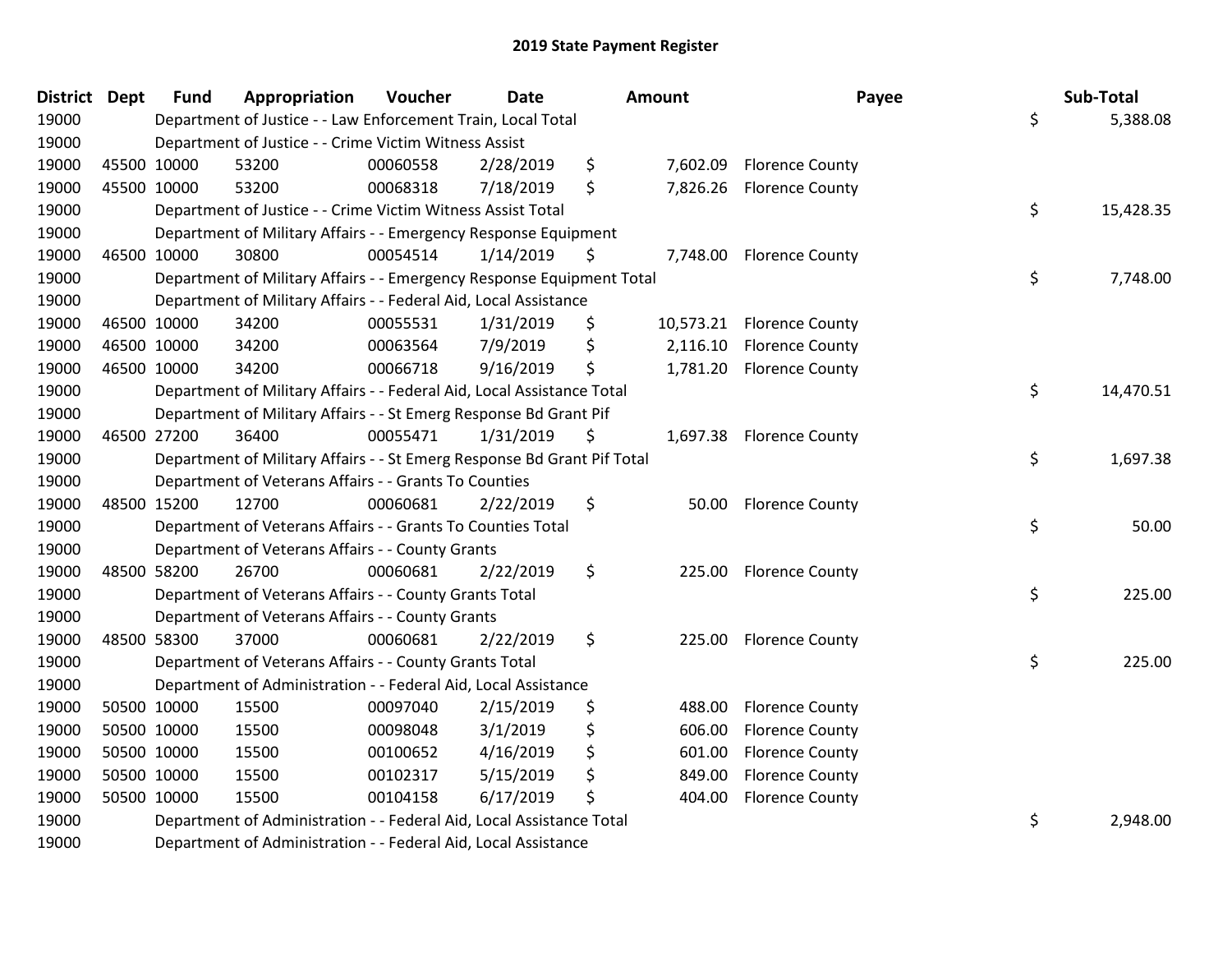| <b>District</b> | <b>Dept</b> | <b>Fund</b> | Appropriation                                                         | Voucher  | <b>Date</b> | <b>Amount</b>    | Payee                  | Sub-Total        |
|-----------------|-------------|-------------|-----------------------------------------------------------------------|----------|-------------|------------------|------------------------|------------------|
| 19000           |             | 50500 10000 | 74300                                                                 | 00111918 | 11/12/2019  | \$<br>100,120.50 | <b>Florence County</b> |                  |
| 19000           |             | 50500 10000 | 74300                                                                 | 00114539 | 12/24/2019  | \$<br>240,328.38 | <b>Florence County</b> |                  |
| 19000           |             |             | Department of Administration - - Federal Aid, Local Assistance Total  |          |             |                  |                        | \$<br>340,448.88 |
| 19000           |             |             | Department of Administration - - Low-Income Assistance Grants         |          |             |                  |                        |                  |
| 19000           |             | 50500 23500 | 37100                                                                 | 00097040 | 2/15/2019   | \$<br>2,280.00   | <b>Florence County</b> |                  |
| 19000           |             | 50500 23500 | 37100                                                                 | 00098048 | 3/1/2019    | \$<br>1,840.00   | <b>Florence County</b> |                  |
| 19000           |             | 50500 23500 | 37100                                                                 | 00100652 | 4/16/2019   | \$<br>591.00     | <b>Florence County</b> |                  |
| 19000           |             | 50500 23500 | 37100                                                                 | 00102317 | 5/15/2019   | \$<br>124.00     | <b>Florence County</b> |                  |
| 19000           |             | 50500 23500 | 37100                                                                 | 00104158 | 6/17/2019   | \$<br>167.00     | <b>Florence County</b> |                  |
| 19000           |             | 50500 23500 | 37100                                                                 | 00105025 | 7/1/2019    | \$<br>174.00     | <b>Florence County</b> |                  |
| 19000           |             | 50500 23500 | 37100                                                                 | 00106485 | 7/30/2019   | \$<br>232.00     | <b>Florence County</b> |                  |
| 19000           |             | 50500 23500 | 37100                                                                 | 00107962 | 8/30/2019   | \$<br>72.00      | <b>Florence County</b> |                  |
| 19000           |             | 50500 23500 | 37100                                                                 | 00111612 | 10/29/2019  | \$<br>303.00     | <b>Florence County</b> |                  |
| 19000           |             | 50500 23500 | 37100                                                                 | 00113499 | 12/2/2019   | \$<br>4,023.00   | <b>Florence County</b> |                  |
| 19000           |             | 50500 23500 | 37100                                                                 | 00115175 | 12/31/2019  | \$<br>3,779.00   | <b>Florence County</b> |                  |
| 19000           |             |             | Department of Administration - - Low-Income Assistance Grants Total   |          |             |                  |                        | \$<br>13,585.00  |
| 19000           |             |             | Department of Administration - - Land Information Program; Loca       |          |             |                  |                        |                  |
| 19000           |             | 50500 26900 | 17300                                                                 | 00095058 | 1/17/2019   | \$<br>1,000.00   | <b>Florence County</b> |                  |
| 19000           |             | 50500 26900 | 17300                                                                 | 00097033 | 2/26/2019   | \$<br>90,448.00  | <b>Florence County</b> |                  |
| 19000           |             | 50500 26900 | 17300                                                                 | 00100106 | 4/5/2019    | \$<br>25,000.00  | <b>Florence County</b> |                  |
| 19000           |             | 50500 26900 | 17300                                                                 | 00100446 | 4/15/2019   | \$<br>25,000.00  | <b>Florence County</b> |                  |
| 19000           |             |             | Department of Administration - - Land Information Program; Loca Total |          |             |                  |                        | \$<br>141,448.00 |
| 19000           |             |             | Public Defender Board - - Transcript, Discovery And Int               |          |             |                  |                        |                  |
| 19000           |             | 55000 10000 | 10600                                                                 | 00180345 | 2/8/2019    | \$<br>203.86     | <b>Florence County</b> |                  |
| 19000           |             | 55000 10000 | 10600                                                                 | 00193386 | 5/3/2019    | \$<br>21.75      | <b>Florence County</b> |                  |
| 19000           |             | 55000 10000 | 10600                                                                 | 00193387 | 5/3/2019    | \$<br>13.00      | <b>Florence County</b> |                  |
| 19000           |             | 55000 10000 | 10600                                                                 | 00193388 | 5/3/2019    | \$<br>3.80       | <b>Florence County</b> |                  |
| 19000           |             | 55000 10000 | 10600                                                                 | 00193389 | 5/3/2019    | \$<br>10.65      | <b>Florence County</b> |                  |
| 19000           |             | 55000 10000 | 10600                                                                 | 00193390 | 5/3/2019    | \$<br>28.40      | <b>Florence County</b> |                  |
| 19000           |             | 55000 10000 | 10600                                                                 | 00193391 | 5/3/2019    | \$<br>3.80       | <b>Florence County</b> |                  |
| 19000           |             | 55000 10000 | 10600                                                                 | 00193392 | 5/3/2019    | \$<br>83.60      | <b>Florence County</b> |                  |
| 19000           |             | 55000 10000 | 10600                                                                 | 00206012 | 7/18/2019   | \$<br>170.30     | <b>Florence County</b> |                  |
| 19000           |             | 55000 10000 | 10600                                                                 | 00219294 | 10/28/2019  | \$<br>135.20     | <b>Florence County</b> |                  |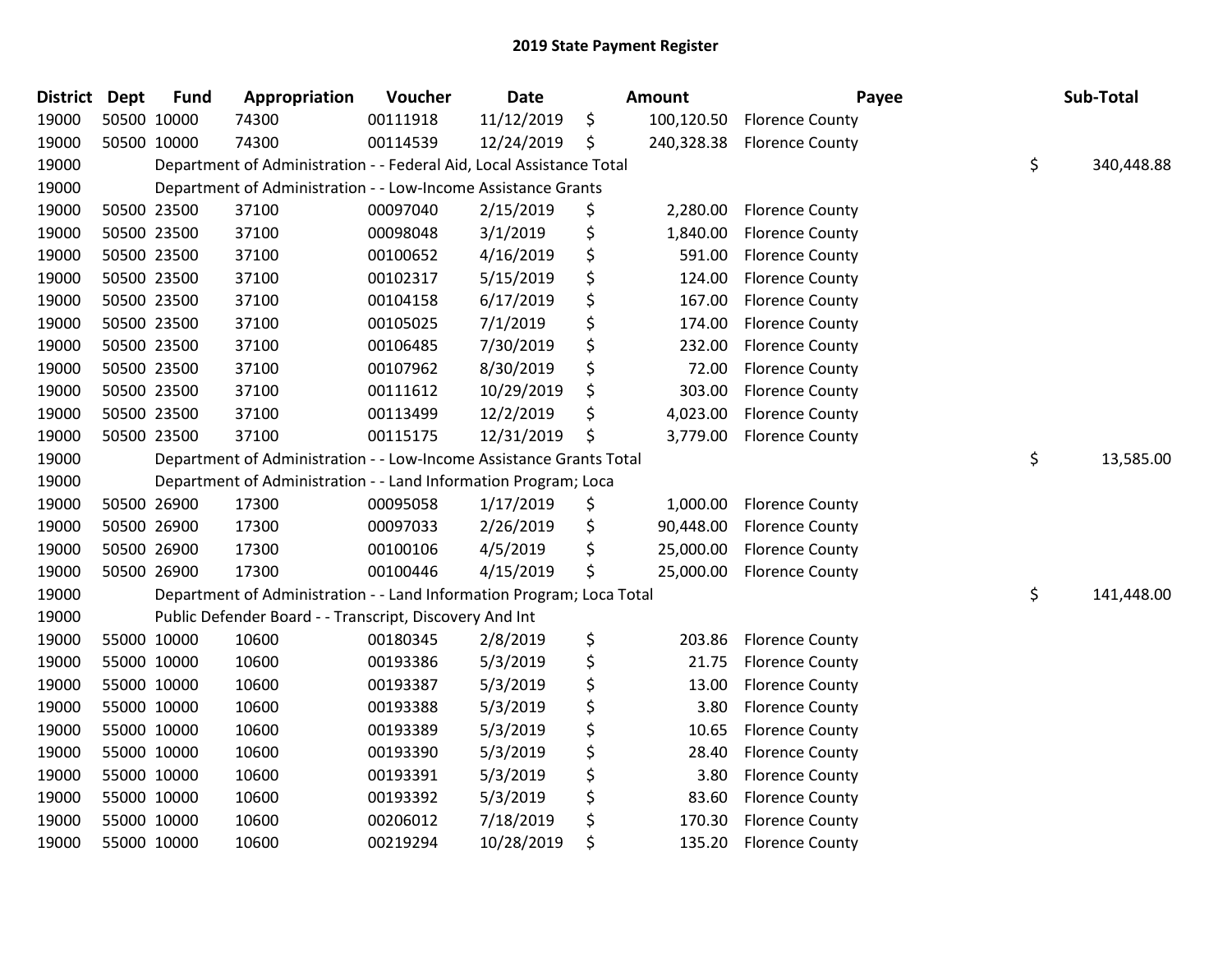| District Dept      |             | <b>Fund</b> | Appropriation                                                         | Voucher  | <b>Date</b> | <b>Amount</b>   | Payee                        | Sub-Total          |
|--------------------|-------------|-------------|-----------------------------------------------------------------------|----------|-------------|-----------------|------------------------------|--------------------|
| 19000              |             |             | Public Defender Board - - Transcript, Discovery And Int Total         |          |             |                 |                              | \$<br>674.36       |
| 19000              |             |             | Department of Revenue - - Warrants and Satisfactions                  |          |             |                 |                              |                    |
| 19000              |             | 56600 10000 | 10100                                                                 | 00124930 | 3/8/2019    | \$<br>125.00    | <b>Florence County</b>       |                    |
| 19000              |             |             | Department of Revenue - - Warrants and Satisfactions Total            |          |             |                 |                              | \$<br>125.00       |
| 19000              |             |             | Circuit Courts - - Circuit Court Costs                                |          |             |                 |                              |                    |
| 19000              |             | 62500 10000 | 10500                                                                 | 00001222 | 1/17/2019   | \$<br>10,272.85 | <b>Florence County</b>       |                    |
| 19000              |             | 62500 10000 | 10500                                                                 | 00001431 | 7/5/2019    | \$<br>654.00    | <b>Florence County</b>       |                    |
| 19000              |             | 62500 10000 | 10500                                                                 | 00001532 | 8/1/2019    | \$<br>15,973.00 | <b>Florence County</b>       |                    |
| 19000              |             |             | Circuit Courts - - Circuit Court Costs Total                          |          |             |                 |                              | \$<br>26,899.85    |
| 19000              |             |             | Shared Revenue and Tax Relief - - County And Municipal Aid            |          |             |                 |                              |                    |
| 19000              |             | 83500 10000 | 10500                                                                 | 00048772 | 7/22/2019   | \$<br>12,979.83 | <b>Florence County</b>       |                    |
| 19000              |             | 83500 10000 | 10500                                                                 | 00053068 | 11/18/2019  | \$<br>73,552.40 | <b>Florence County</b>       |                    |
| 19000              |             |             | Shared Revenue and Tax Relief - - County And Municipal Aid Total      |          |             |                 |                              | \$<br>86,532.23    |
| 19000              |             |             | Shared Revenue and Tax Relief - - Exempt Computer Aid                 |          |             |                 |                              |                    |
| 19000              |             | 83500 10000 | 10900                                                                 | 00045388 | 7/22/2019   | \$<br>428.18    | <b>Florence County</b>       |                    |
| 19000              |             |             | Shared Revenue and Tax Relief - - Exempt Computer Aid Total           |          |             |                 |                              | \$<br>428.18       |
| 19000              |             |             | Shared Revenue and Tax Relief - - Utility Aid                         |          |             |                 |                              |                    |
| 19000              |             | 83500 10000 | 11000                                                                 | 00048772 | 7/22/2019   | \$<br>8,611.44  | <b>Florence County</b>       |                    |
| 19000              |             | 83500 10000 | 11000                                                                 | 00053068 | 11/18/2019  | \$              | 48,948.81 Florence County    |                    |
| 19000              |             |             | Shared Revenue and Tax Relief - - Utility Aid Total                   |          |             |                 |                              | \$<br>57,560.25    |
| 19000              |             |             | Shared Revenue and Tax Relief - - Personal Property Aid               |          |             |                 |                              |                    |
| 19000              |             | 83500 10000 | 11100                                                                 | 00039911 | 5/6/2019    | \$<br>8,859.56  | <b>Florence County</b>       |                    |
| 19000              |             |             | Shared Revenue and Tax Relief - - Personal Property Aid Total         |          |             |                 |                              | \$<br>8,859.56     |
| 19000              |             |             | Shared Revenue and Tax Relief - - School Lvy Tx/First Dollar Cr       |          |             |                 |                              |                    |
| 19000              |             | 83500 10000 | 30200                                                                 | 00045245 | 7/22/2019   | \$              | 1,034,946.46 Florence County |                    |
| 19000              | 83500 10000 |             | 30200                                                                 | 00048129 | 7/22/2019   | \$              | 336,113.59 Florence County   |                    |
| 19000              |             |             | Shared Revenue and Tax Relief - - School Lvy Tx/First Dollar Cr Total |          |             |                 |                              | \$<br>1,371,060.05 |
| 19000              |             |             | Shared Revenue and Tax Relief - - Lottery & Gaming Credit             |          |             |                 |                              |                    |
| 19000              |             | 83500 52100 | 36300                                                                 | 00038615 | 3/25/2019   | \$              | 292,174.06 Florence County   |                    |
| 19000              |             |             | Shared Revenue and Tax Relief - - Lottery & Gaming Credit Total       |          |             |                 |                              | \$<br>292,174.06   |
| <b>19000 Total</b> |             |             |                                                                       |          |             |                 |                              | \$<br>5,399,627.89 |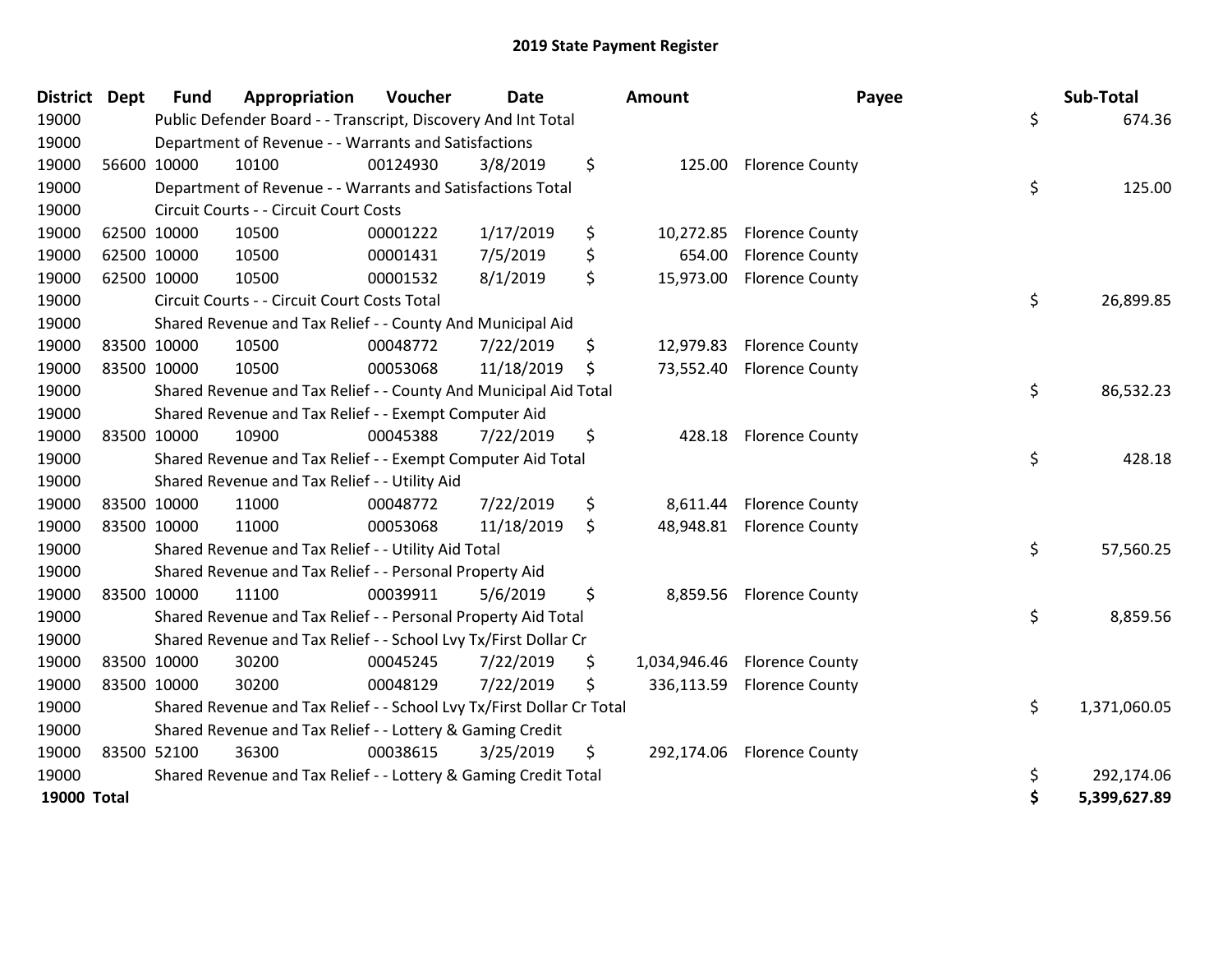| <b>District</b> | <b>Dept</b> | <b>Fund</b> | Appropriation                                                      | Voucher  | <b>Date</b> | <b>Amount</b>   | Payee                     | Sub-Total        |
|-----------------|-------------|-------------|--------------------------------------------------------------------|----------|-------------|-----------------|---------------------------|------------------|
| 19002           |             |             | Dept of Safety & Prof Services - - Fire Dues Distribution          |          |             |                 |                           |                  |
| 19002           | 16500 10000 |             | 22500                                                              | 00030887 | 7/17/2019   | \$              | 2,772.15 Aurora, Town of  |                  |
| 19002           |             |             | Dept of Safety & Prof Services - - Fire Dues Distribution Total    |          |             |                 |                           | \$<br>2,772.15   |
| 19002           |             |             | Dept of Natural Resources - - Aids In Lieu Of Taxes - Gener        |          |             |                 |                           |                  |
| 19002           |             | 37000 10000 | 50300                                                              | 00295124 | 2/4/2019    | \$              | 51,832.68 Aurora, Town of |                  |
| 19002           |             |             | Dept of Natural Resources - - Aids In Lieu Of Taxes - Gener Total  |          |             |                 |                           | \$<br>51,832.68  |
| 19002           |             |             | Dept of Natural Resources - - General Program Operations --        |          |             |                 |                           |                  |
| 19002           | 37000 21200 |             | 25400                                                              | 00340564 | 7/15/2019   | \$              | 95.00 Aurora, Town of     |                  |
| 19002           |             |             | Dept of Natural Resources - - General Program Operations -- Total  |          |             |                 |                           | \$<br>95.00      |
| 19002           |             |             | Dept of Natural Resources - - Resaids - Cnty Forst, CI & Mfl       |          |             |                 |                           |                  |
| 19002           | 37000 21200 |             | 57100                                                              | 00332523 | 6/21/2019   | \$              | 1,335.31 Aurora, Town of  |                  |
| 19002           |             |             | Dept of Natural Resources - - Resaids - Cnty Forst, CI & Mfl Total |          |             |                 |                           | \$<br>1,335.31   |
| 19002           |             |             | Dept of Natural Resources - - Aids In Lieu Of Taxes - Sum S        |          |             |                 |                           |                  |
| 19002           | 37000 21200 |             | 57900                                                              | 00314197 | 4/19/2019   | \$              | 35.20 Aurora, Town of     |                  |
| 19002           |             |             | Dept of Natural Resources - - Aids In Lieu Of Taxes - Sum S Total  |          |             |                 |                           | \$<br>35.20      |
| 19002           |             |             | WI Dept of Transportation - - Trns Aids To Mnc.-Sf                 |          |             |                 |                           |                  |
| 19002           |             | 39500 21100 | 19100                                                              | 00336350 | 1/7/2019    | \$              | 21,232.23 Aurora, Town of |                  |
| 19002           | 39500 21100 |             | 19100                                                              | 00363665 | 4/1/2019    | \$<br>21,232.23 | Aurora, Town of           |                  |
| 19002           | 39500 21100 |             | 19100                                                              | 00401674 | 7/1/2019    | \$<br>21,232.23 | Aurora, Town of           |                  |
| 19002           | 39500 21100 |             | 19100                                                              | 00444492 | 10/7/2019   | \$              | 21,232.26 Aurora, Town of |                  |
| 19002           |             |             | WI Dept of Transportation - - Trns Aids To Mnc.-Sf Total           |          |             |                 |                           | \$<br>84,928.95  |
| 19002           |             |             | Shared Revenue and Tax Relief - - County And Municipal Aid         |          |             |                 |                           |                  |
| 19002           |             | 83500 10000 | 10500                                                              | 00048764 | 7/22/2019   | \$              | 9,755.08 Aurora, Town of  |                  |
| 19002           | 83500 10000 |             | 10500                                                              | 00053060 | 11/18/2019  | \$              | 55,278.77 Aurora, Town of |                  |
| 19002           |             |             | Shared Revenue and Tax Relief - - County And Municipal Aid Total   |          |             |                 |                           | \$<br>65,033.85  |
| 19002           |             |             | Shared Revenue and Tax Relief - - Exempt Computer Aid              |          |             |                 |                           |                  |
| 19002           |             | 83500 10000 | 10900                                                              | 00045925 | 7/22/2019   | \$<br>38.45     | Aurora, Town of           |                  |
| 19002           |             |             | Shared Revenue and Tax Relief - - Exempt Computer Aid Total        |          |             |                 |                           | \$<br>38.45      |
| 19002           |             |             | Shared Revenue and Tax Relief - - Personal Property Aid            |          |             |                 |                           |                  |
| 19002           |             | 83500 10000 | 11100                                                              | 00040461 | 5/6/2019    | \$<br>636.80    | Aurora, Town of           |                  |
| 19002           |             |             | Shared Revenue and Tax Relief - - Personal Property Aid Total      |          |             |                 |                           | \$<br>636.80     |
| 19002 Total     |             |             |                                                                    |          |             |                 |                           | \$<br>206,708.39 |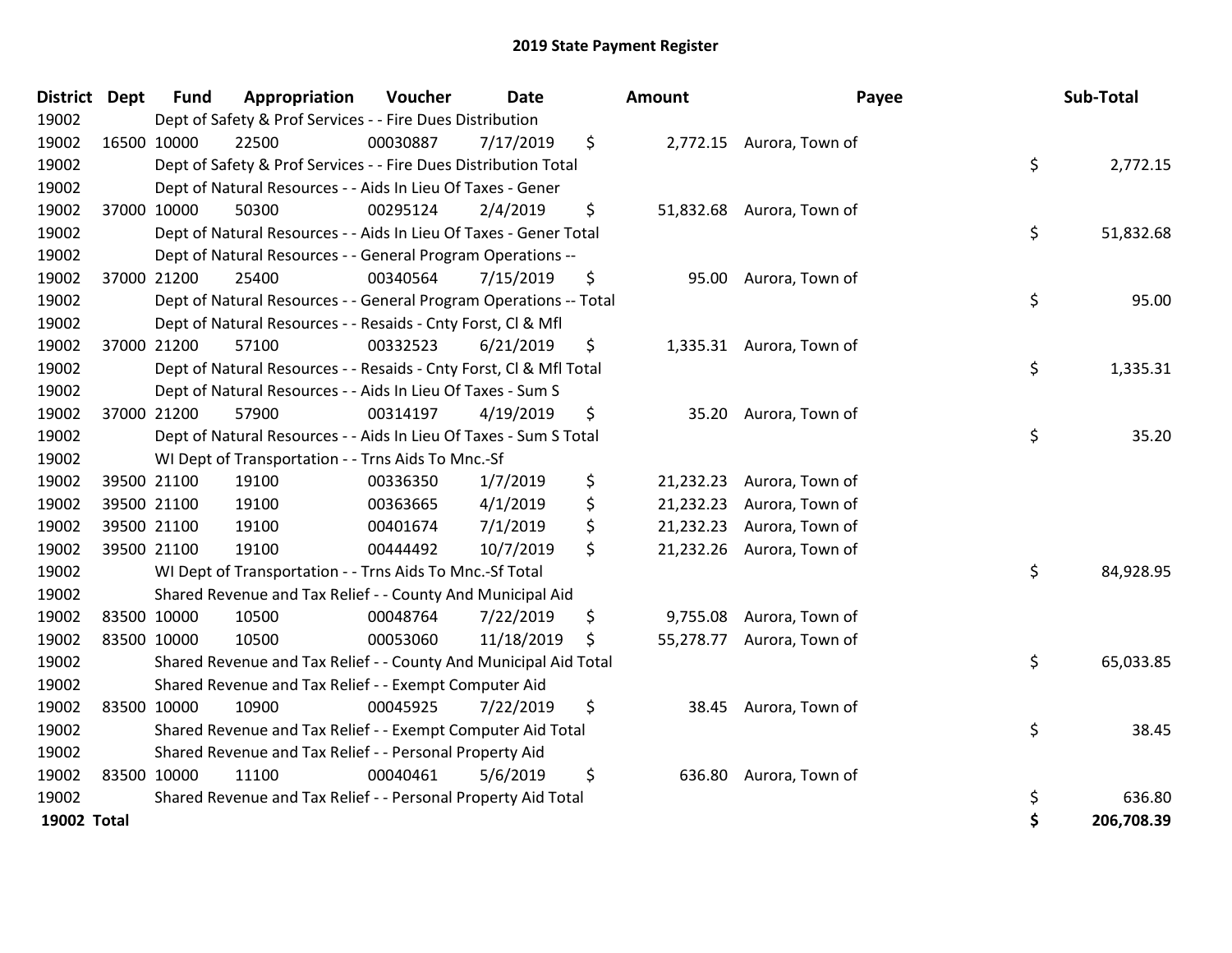| <b>District Dept</b> | <b>Fund</b> | Appropriation                                                      | Voucher  | <b>Date</b> |     | <b>Amount</b> | Payee                          | Sub-Total       |
|----------------------|-------------|--------------------------------------------------------------------|----------|-------------|-----|---------------|--------------------------------|-----------------|
| 19004                |             | Dept of Safety & Prof Services - - Fire Dues Distribution          |          |             |     |               |                                |                 |
| 19004                | 16500 10000 | 22500                                                              | 00031275 | 7/18/2019   | \$  |               | 1,511.07 Town Of Commonwealth  |                 |
| 19004                |             | Dept of Safety & Prof Services - - Fire Dues Distribution Total    |          |             |     |               |                                | \$<br>1,511.07  |
| 19004                |             | Dept of Natural Resources - - Aids In Lieu Of Taxes - Gener        |          |             |     |               |                                |                 |
| 19004                | 37000 10000 | 50300                                                              | 00295133 | 2/4/2019    | \$  | 34,740.77     | Town Of Commonwealth           |                 |
| 19004                | 37000 10000 | 50300                                                              | 00295134 | 2/4/2019    | \$  | 35,593.27     | Town Of Commonwealth           |                 |
| 19004                | 37000 10000 | 50300                                                              | 00295135 | 2/4/2019    | \$  | 1,552.92      | Town Of Commonwealth           |                 |
| 19004                | 37000 10000 | 50300                                                              | 00314250 | 4/19/2019   | \$  | 665.66        | Town Of Commonwealth           |                 |
| 19004                |             | Dept of Natural Resources - - Aids In Lieu Of Taxes - Gener Total  |          |             |     |               |                                | \$<br>72,552.62 |
| 19004                |             | Dept of Natural Resources - - Resaids - Cnty Forst, Cl & Mfl       |          |             |     |               |                                |                 |
| 19004                | 37000 21200 | 57100                                                              | 00332524 | 6/21/2019   | \$  |               | 3,523.06 Town Of Commonwealth  |                 |
| 19004                |             | Dept of Natural Resources - - Resaids - Cnty Forst, Cl & Mfl Total |          |             |     |               |                                | \$<br>3,523.06  |
| 19004                |             | Dept of Natural Resources - - Aids In Lieu Of Taxes - Sum S        |          |             |     |               |                                |                 |
| 19004                | 37000 21200 | 57900                                                              | 00314249 | 4/19/2019   | \$  |               | 64.91 Town Of Commonwealth     |                 |
| 19004                |             | Dept of Natural Resources - - Aids In Lieu Of Taxes - Sum S Total  |          |             |     |               |                                | \$<br>64.91     |
| 19004                |             | WI Dept of Transportation - - Trns Aids To Mnc.-Sf                 |          |             |     |               |                                |                 |
| 19004                | 39500 21100 | 19100                                                              | 00336351 | 1/7/2019    | \$  | 18,264.65     | Town Of Commonwealth           |                 |
| 19004                | 39500 21100 | 19100                                                              | 00363666 | 4/1/2019    | \$  |               | 18,264.65 Town Of Commonwealth |                 |
| 19004                | 39500 21100 | 19100                                                              | 00401675 | 7/1/2019    | \$  | 18,264.65     | Town Of Commonwealth           |                 |
| 19004                | 39500 21100 | 19100                                                              | 00444493 | 10/7/2019   | \$  | 18,264.68     | Town Of Commonwealth           |                 |
| 19004                |             | WI Dept of Transportation - - Trns Aids To Mnc.-Sf Total           |          |             |     |               |                                | \$<br>73,058.63 |
| 19004                |             | Shared Revenue and Tax Relief - - County And Municipal Aid         |          |             |     |               |                                |                 |
| 19004                | 83500 10000 | 10500                                                              | 00048765 | 7/22/2019   | \$  | 2,002.23      | Town Of Commonwealth           |                 |
| 19004                | 83500 10000 | 10500                                                              | 00053061 | 11/18/2019  | \$. |               | 11,345.96 Town Of Commonwealth |                 |
| 19004                |             | Shared Revenue and Tax Relief - - County And Municipal Aid Total   |          |             |     |               |                                | \$<br>13,348.19 |
| 19004                |             | Shared Revenue and Tax Relief - - Exempt Computer Aid              |          |             |     |               |                                |                 |
| 19004                | 83500 10000 | 10900                                                              | 00045926 | 7/22/2019   | \$  | 1.03          | Town Of Commonwealth           |                 |
| 19004                |             | Shared Revenue and Tax Relief - - Exempt Computer Aid Total        |          |             |     |               |                                | \$<br>1.03      |
| 19004                |             | Shared Revenue and Tax Relief - - Utility Aid                      |          |             |     |               |                                |                 |
| 19004                | 83500 10000 | 11000                                                              | 00048765 | 7/22/2019   | \$  | 900.00        | Town Of Commonwealth           |                 |
| 19004                | 83500 10000 | 11000                                                              | 00053061 | 11/18/2019  | \$  | 5,100.00      | Town Of Commonwealth           |                 |
| 19004                |             | Shared Revenue and Tax Relief - - Utility Aid Total                |          |             |     |               |                                | \$<br>6,000.00  |
| 19004                |             | Shared Revenue and Tax Relief - - Personal Property Aid            |          |             |     |               |                                |                 |

| ounτ      | rayee                          | Sub-Total       |
|-----------|--------------------------------|-----------------|
|           | 1,511.07 Town Of Commonwealth  | \$<br>1,511.07  |
| 34,740.77 | Town Of Commonwealth           |                 |
|           | 35,593.27 Town Of Commonwealth |                 |
| 1,552.92  | Town Of Commonwealth           |                 |
| 665.66    | Town Of Commonwealth           |                 |
|           |                                | \$<br>72,552.62 |
| 3,523.06  | Town Of Commonwealth           |                 |
|           |                                | \$<br>3,523.06  |
| 64.91     | Town Of Commonwealth           | \$<br>64.91     |
| 18,264.65 | Town Of Commonwealth           |                 |
| 18,264.65 | Town Of Commonwealth           |                 |
|           | 18,264.65 Town Of Commonwealth |                 |
| 18,264.68 | Town Of Commonwealth           |                 |
|           |                                | \$<br>73,058.63 |
| 2,002.23  | Town Of Commonwealth           |                 |
| 11,345.96 | Town Of Commonwealth           | \$              |
|           |                                | 13,348.19       |
| 1.03      | Town Of Commonwealth           |                 |
|           |                                | \$<br>1.03      |
| 900.00    | Town Of Commonwealth           |                 |
| 5,100.00  | Town Of Commonwealth           | \$              |
|           |                                | 6,000.00        |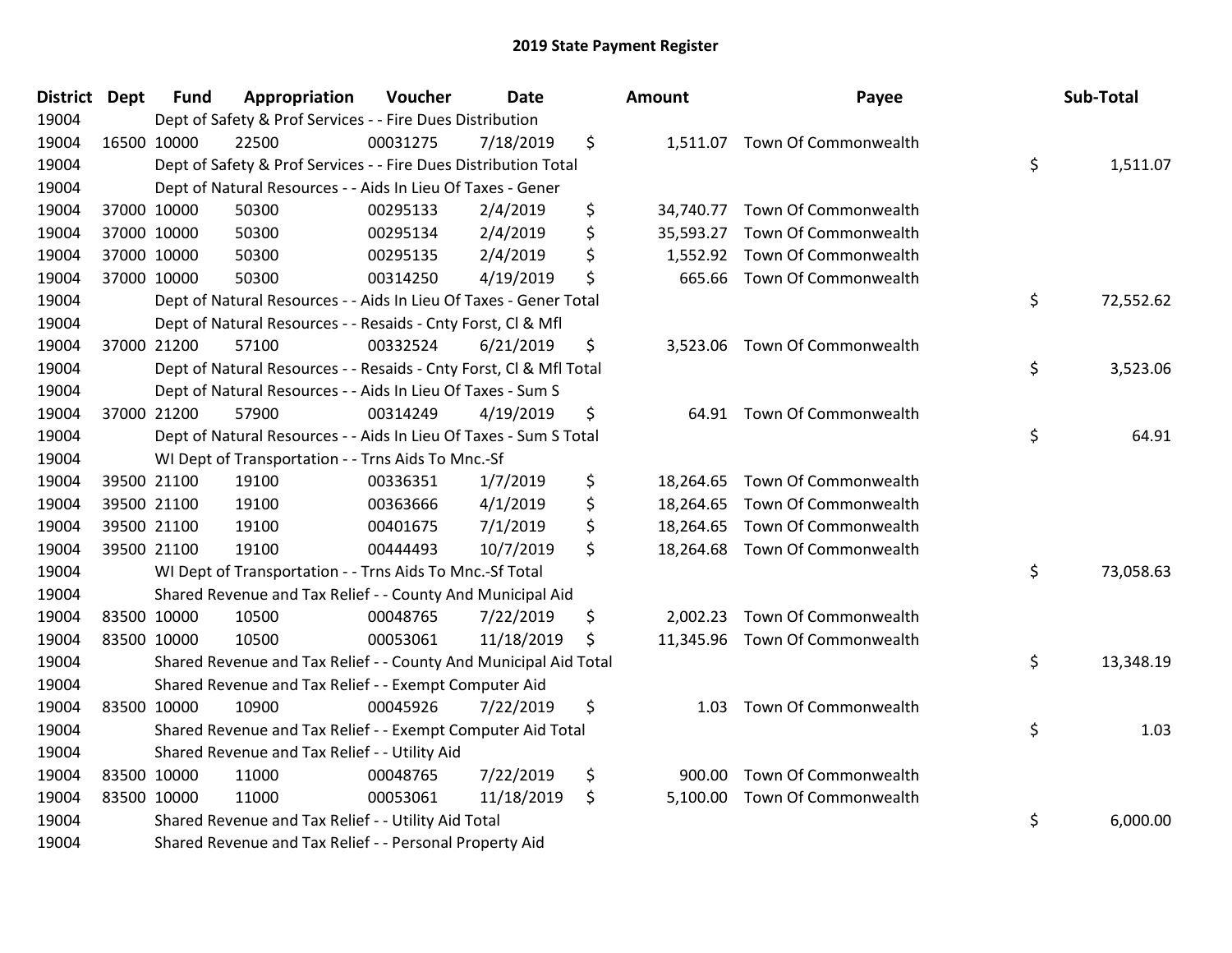|             |                                                               | District Dept Fund | Appropriation | Voucher  | Date     |  | Amount | <b>Pavee</b>         |  | Sub-Total  |
|-------------|---------------------------------------------------------------|--------------------|---------------|----------|----------|--|--------|----------------------|--|------------|
| 19004       |                                                               | 83500 10000        | 11100         | 00040462 | 5/6/2019 |  | 0.53   | Town Of Commonwealth |  |            |
| 19004       | Shared Revenue and Tax Relief - - Personal Property Aid Total |                    |               |          |          |  |        |                      |  |            |
| 19004 Total |                                                               |                    |               |          |          |  |        |                      |  | 170,060.04 |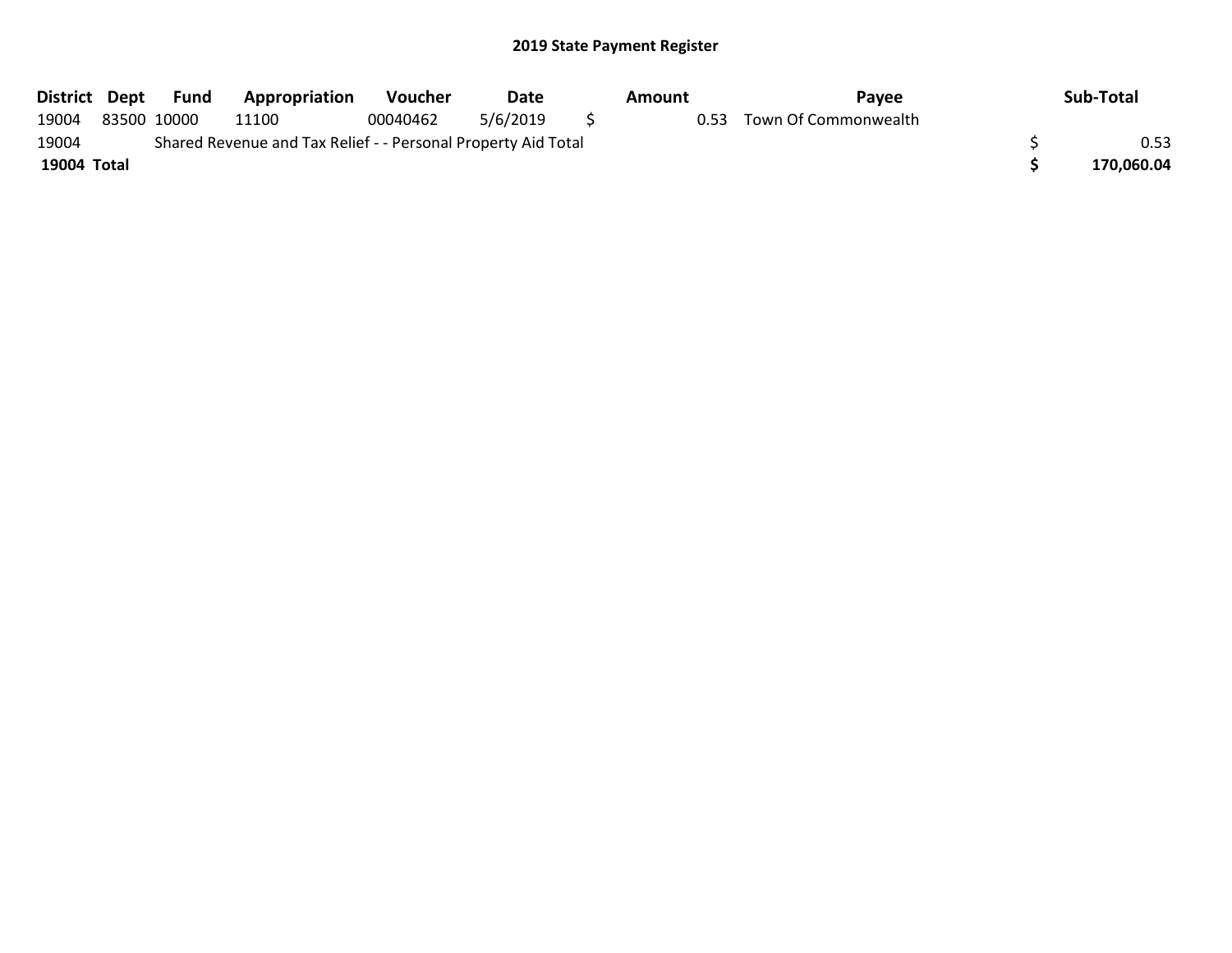| District Dept |             | <b>Fund</b> | Appropriation                                                      | Voucher  | <b>Date</b> | <b>Amount</b>   |                         | Payee | Sub-Total |            |
|---------------|-------------|-------------|--------------------------------------------------------------------|----------|-------------|-----------------|-------------------------|-------|-----------|------------|
| 19006         |             |             | Dept of Safety & Prof Services - - Fire Dues Distribution          |          |             |                 |                         |       |           |            |
| 19006         |             | 16500 10000 | 22500                                                              | 00031417 | 7/18/2019   | \$              | 1,062.01 Town Of Fence  |       |           |            |
| 19006         |             |             | Dept of Safety & Prof Services - - Fire Dues Distribution Total    |          |             |                 |                         | \$    |           | 1,062.01   |
| 19006         |             |             | Dept of Natural Resources - - Aids In Lieu Of Taxes - Gener        |          |             |                 |                         |       |           |            |
| 19006         |             | 37000 10000 | 50300                                                              | 00295140 | 2/4/2019    | \$<br>188.09    | Town Of Fence           |       |           |            |
| 19006         |             | 37000 10000 | 50300                                                              | 00295141 | 2/4/2019    | \$<br>37,955.09 | Town Of Fence           |       |           |            |
| 19006         |             | 37000 10000 | 50300                                                              | 00295142 | 2/4/2019    | \$<br>6,742.34  | Town Of Fence           |       |           |            |
| 19006         |             | 37000 10000 | 50300                                                              | 00314313 | 4/19/2019   | \$<br>1,402.83  | Town Of Fence           |       |           |            |
| 19006         |             |             | Dept of Natural Resources - - Aids In Lieu Of Taxes - Gener Total  |          |             |                 |                         | \$    |           | 46,288.35  |
| 19006         |             |             | Dept of Natural Resources - - Resaids - Cnty Forst, Cl & Mfl       |          |             |                 |                         |       |           |            |
| 19006         |             | 37000 21200 | 57100                                                              | 00332525 | 6/21/2019   | \$              | 4,330.51 Town Of Fence  |       |           |            |
| 19006         |             |             | Dept of Natural Resources - - Resaids - Cnty Forst, Cl & Mfl Total |          |             |                 |                         | \$    |           | 4,330.51   |
| 19006         |             |             | Dept of Natural Resources - - Aids In Lieu Of Taxes - Sum S        |          |             |                 |                         |       |           |            |
| 19006         |             | 37000 21200 | 57900                                                              | 00314314 | 4/19/2019   | \$<br>109.86    | Town Of Fence           |       |           |            |
| 19006         |             | 37000 21200 | 57900                                                              | 00314315 | 4/19/2019   | \$<br>4.26      | Town Of Fence           |       |           |            |
| 19006         |             |             | Dept of Natural Resources - - Aids In Lieu Of Taxes - Sum S Total  |          |             |                 |                         | \$    |           | 114.12     |
| 19006         |             |             | Dept of Natural Resources - - Resaids - Pymt In Lieu Tax Fed       |          |             |                 |                         |       |           |            |
| 19006         |             | 37000 21200 | 58400                                                              | 00364705 | 10/16/2019  | \$              | 37,624.83 Town Of Fence |       |           |            |
| 19006         |             |             | Dept of Natural Resources - - Resaids - Pymt In Lieu Tax Fed Total |          |             |                 |                         | \$    |           | 37,624.83  |
| 19006         |             |             | WI Dept of Transportation - - Trns Aids To Mnc.-Sf                 |          |             |                 |                         |       |           |            |
| 19006         |             | 39500 21100 | 19100                                                              | 00336352 | 1/7/2019    | \$<br>37,083.25 | Town Of Fence           |       |           |            |
| 19006         |             | 39500 21100 | 19100                                                              | 00363667 | 4/1/2019    | \$<br>37,083.25 | Town Of Fence           |       |           |            |
| 19006         |             | 39500 21100 | 19100                                                              | 00401676 | 7/1/2019    | \$              | 37,083.25 Town Of Fence |       |           |            |
| 19006         |             | 39500 21100 | 19100                                                              | 00444494 | 10/7/2019   | \$              | 37,083.26 Town Of Fence |       |           |            |
| 19006         |             |             | WI Dept of Transportation - - Trns Aids To Mnc.-Sf Total           |          |             |                 |                         | \$    |           | 148,333.01 |
| 19006         |             |             | Elections Commission - - General Program Ops, GPR                  |          |             |                 |                         |       |           |            |
| 19006         |             | 51000 10000 | 10100                                                              | 00001646 | 2/12/2019   | \$<br>120.91    | Town Of Fence           |       |           |            |
| 19006         |             |             | Elections Commission - - General Program Ops, GPR Total            |          |             |                 |                         | \$    |           | 120.91     |
| 19006         |             |             | Elections Commission - - 2018 Hava Election Security               |          |             |                 |                         |       |           |            |
| 19006         |             | 51000 22000 | 18200                                                              | 00002461 | 11/13/2019  | \$<br>1,200.00  | Town Of Fence           |       |           |            |
| 19006         |             |             | Elections Commission - - 2018 Hava Election Security Total         |          |             |                 |                         | \$    |           | 1,200.00   |
| 19006         |             |             | Shared Revenue and Tax Relief - - County And Municipal Aid         |          |             |                 |                         |       |           |            |
| 19006         | 83500 10000 |             | 10500                                                              | 00048766 | 7/22/2019   | \$              | 626.91 Town Of Fence    |       |           |            |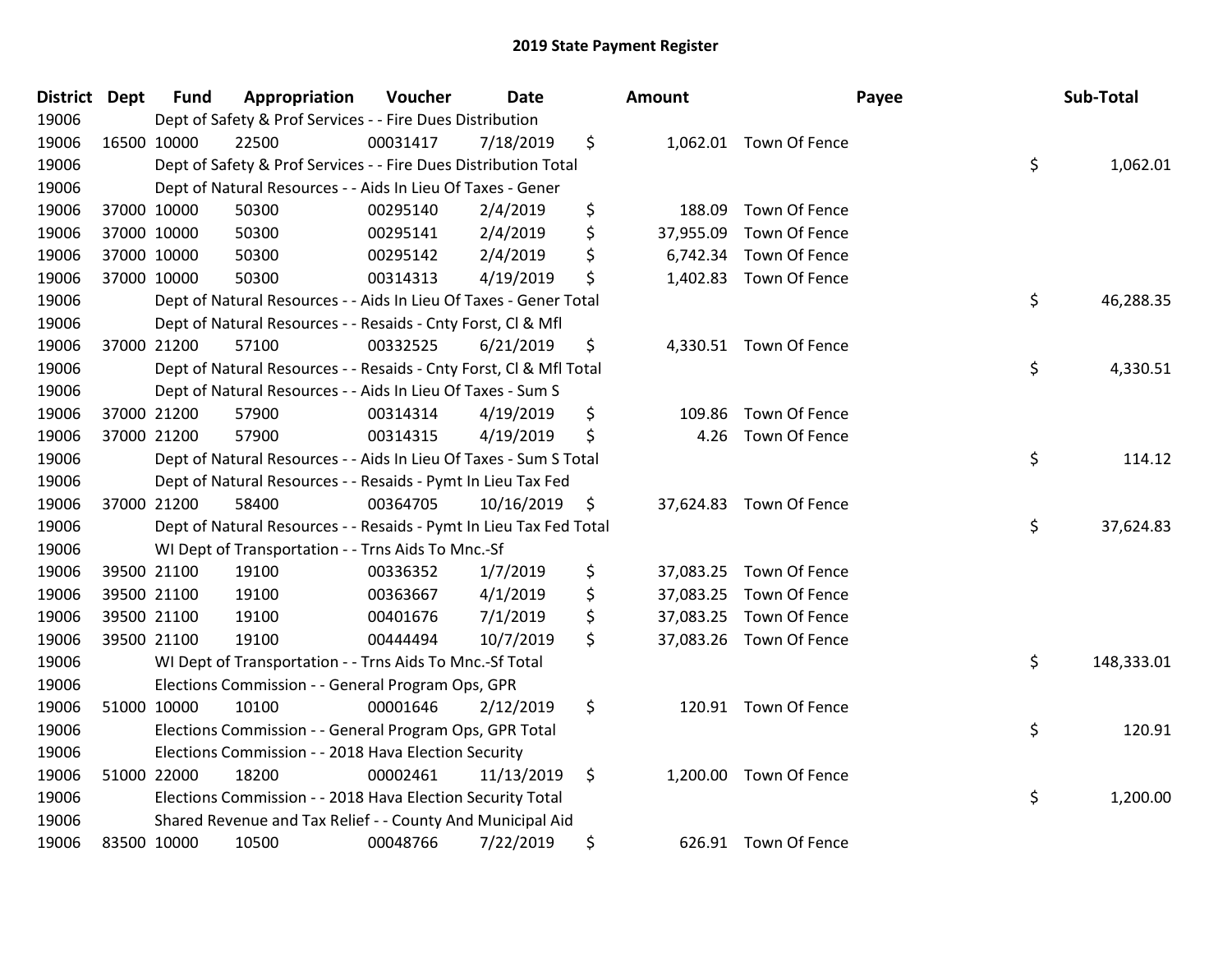|             | District Dept Fund | Appropriation                                                    | Voucher  | Date       | Amount |                        | <b>Pavee</b> | Sub-Total  |
|-------------|--------------------|------------------------------------------------------------------|----------|------------|--------|------------------------|--------------|------------|
| 19006       | 83500 10000        | 10500                                                            | 00053062 | 11/18/2019 |        | 3.552.49 Town Of Fence |              |            |
| 19006       |                    | Shared Revenue and Tax Relief - - County And Municipal Aid Total |          |            |        |                        |              | 4.179.40   |
| 19006 Total |                    |                                                                  |          |            |        |                        |              | 243.253.14 |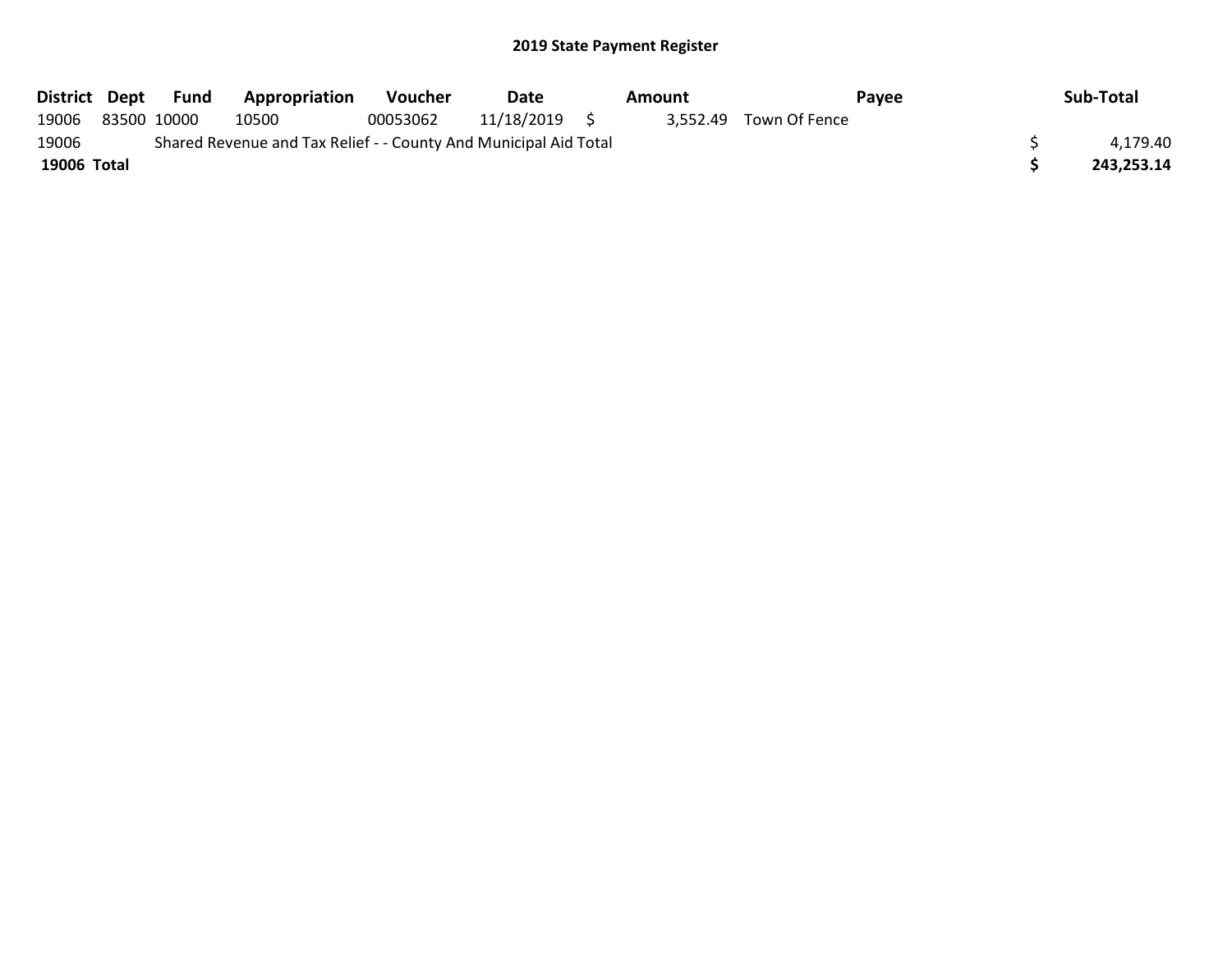| District Dept | <b>Fund</b> | Appropriation                                                      | Voucher  | Date       | <b>Amount</b>   |                        | Payee | Sub-Total |
|---------------|-------------|--------------------------------------------------------------------|----------|------------|-----------------|------------------------|-------|-----------|
| 19008         |             | Dept of Safety & Prof Services - - Fire Dues Distribution          |          |            |                 |                        |       |           |
| 19008         | 16500 10000 | 22500                                                              | 00031306 | 7/18/2019  | \$              | 1,426.20 Town Of Fern  |       |           |
| 19008         |             | Dept of Safety & Prof Services - - Fire Dues Distribution Total    |          |            |                 |                        | \$    | 1,426.20  |
| 19008         |             | Dept of Natural Resources - - Aids In Lieu Of Taxes - Gener        |          |            |                 |                        |       |           |
| 19008         | 37000 10000 | 50300                                                              | 00295189 | 2/4/2019   | \$<br>2,241.18  | Town Of Fern           |       |           |
| 19008         | 37000 10000 | 50300                                                              | 00295190 | 2/4/2019   | \$<br>18,503.84 | Town Of Fern           |       |           |
| 19008         | 37000 10000 | 50300                                                              | 00314903 | 4/19/2019  | \$<br>975.16    | Town Of Fern           |       |           |
| 19008         |             | Dept of Natural Resources - - Aids In Lieu Of Taxes - Gener Total  |          |            |                 |                        | \$    | 21,720.18 |
| 19008         |             | Dept of Natural Resources - - Resaids - Cnty Forst, Cl & Mfl       |          |            |                 |                        |       |           |
| 19008         | 37000 21200 | 57100                                                              | 00332526 | 6/21/2019  | \$              | 3,187.04 Town Of Fern  |       |           |
| 19008         |             | Dept of Natural Resources - - Resaids - Cnty Forst, Cl & Mfl Total |          |            |                 |                        | \$    | 3,187.04  |
| 19008         |             | Dept of Natural Resources - - Aids In Lieu Of Taxes - Sum S        |          |            |                 |                        |       |           |
| 19008         | 37000 21200 | 57900                                                              | 00314904 | 4/19/2019  | \$              | 44.55 Town Of Fern     |       |           |
| 19008         |             | Dept of Natural Resources - - Aids In Lieu Of Taxes - Sum S Total  |          |            |                 |                        | \$    | 44.55     |
| 19008         |             | WI Dept of Transportation - - Trns Aids To Mnc.-Sf                 |          |            |                 |                        |       |           |
| 19008         | 39500 21100 | 19100                                                              | 00336353 | 1/7/2019   | \$<br>14,877.49 | Town Of Fern           |       |           |
| 19008         | 39500 21100 | 19100                                                              | 00363668 | 4/1/2019   | \$              | 14,877.49 Town Of Fern |       |           |
| 19008         | 39500 21100 | 19100                                                              | 00401677 | 7/1/2019   | \$              | 14,877.49 Town Of Fern |       |           |
| 19008         | 39500 21100 | 19100                                                              | 00444495 | 10/7/2019  | \$              | 14,877.52 Town Of Fern |       |           |
| 19008         |             | WI Dept of Transportation - - Trns Aids To Mnc.-Sf Total           |          |            |                 |                        | \$    | 59,509.99 |
| 19008         |             | Elections Commission - - General Program Ops, GPR                  |          |            |                 |                        |       |           |
| 19008         | 51000 10000 | 10100                                                              | 00001664 | 2/12/2019  | \$              | 48.40 Town Of Fern     |       |           |
| 19008         |             | Elections Commission - - General Program Ops, GPR Total            |          |            |                 |                        | \$    | 48.40     |
| 19008         |             | Elections Commission - - 2018 Hava Election Security               |          |            |                 |                        |       |           |
| 19008         | 51000 22000 | 18200                                                              | 00002100 | 10/16/2019 | \$              | 1,200.00 Town Of Fern  |       |           |
| 19008         |             | Elections Commission - - 2018 Hava Election Security Total         |          |            |                 |                        | \$    | 1,200.00  |
| 19008         |             | Shared Revenue and Tax Relief - - County And Municipal Aid         |          |            |                 |                        |       |           |
| 19008         | 83500 10000 | 10500                                                              | 00048767 | 7/22/2019  | \$<br>827.43    | Town Of Fern           |       |           |
| 19008         | 83500 10000 | 10500                                                              | 00053063 | 11/18/2019 | \$              | 4,688.76 Town Of Fern  |       |           |
| 19008         |             | Shared Revenue and Tax Relief - - County And Municipal Aid Total   |          |            |                 |                        | \$    | 5,516.19  |
| 19008         |             | Shared Revenue and Tax Relief - - Exempt Computer Aid              |          |            |                 |                        |       |           |
| 19008         | 83500 10000 | 10900                                                              | 00045927 | 7/22/2019  | \$<br>1.03      | Town Of Fern           |       |           |
| 19008         |             | Shared Revenue and Tax Relief - - Exempt Computer Aid Total        |          |            |                 |                        | \$    | 1.03      |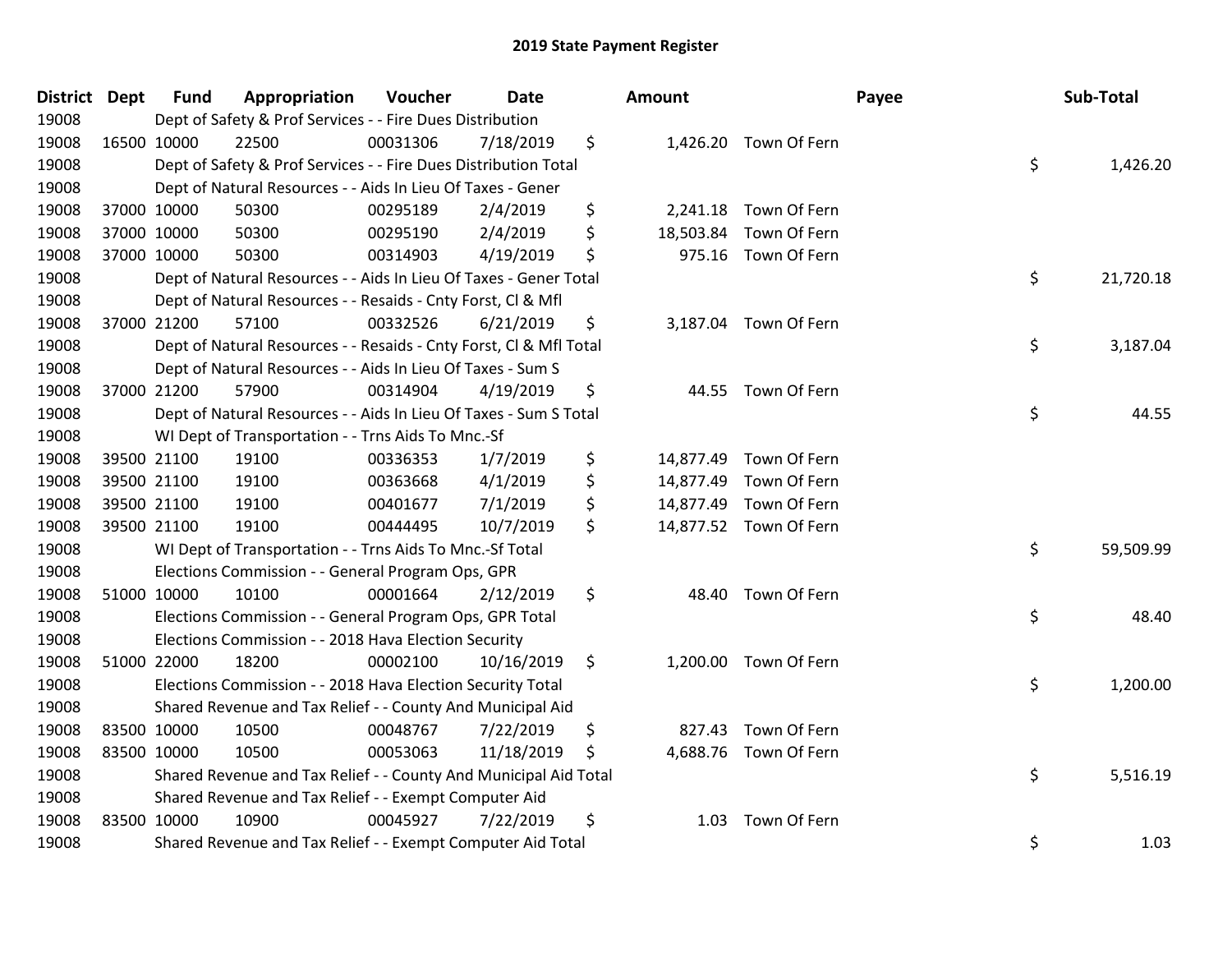| District Dept | <b>Fund</b> | Appropriation | Voucher | <b>Date</b> | Amount | Payee | Sub-Total |
|---------------|-------------|---------------|---------|-------------|--------|-------|-----------|
| 19008 Total   |             |               |         |             |        |       | 92,653.58 |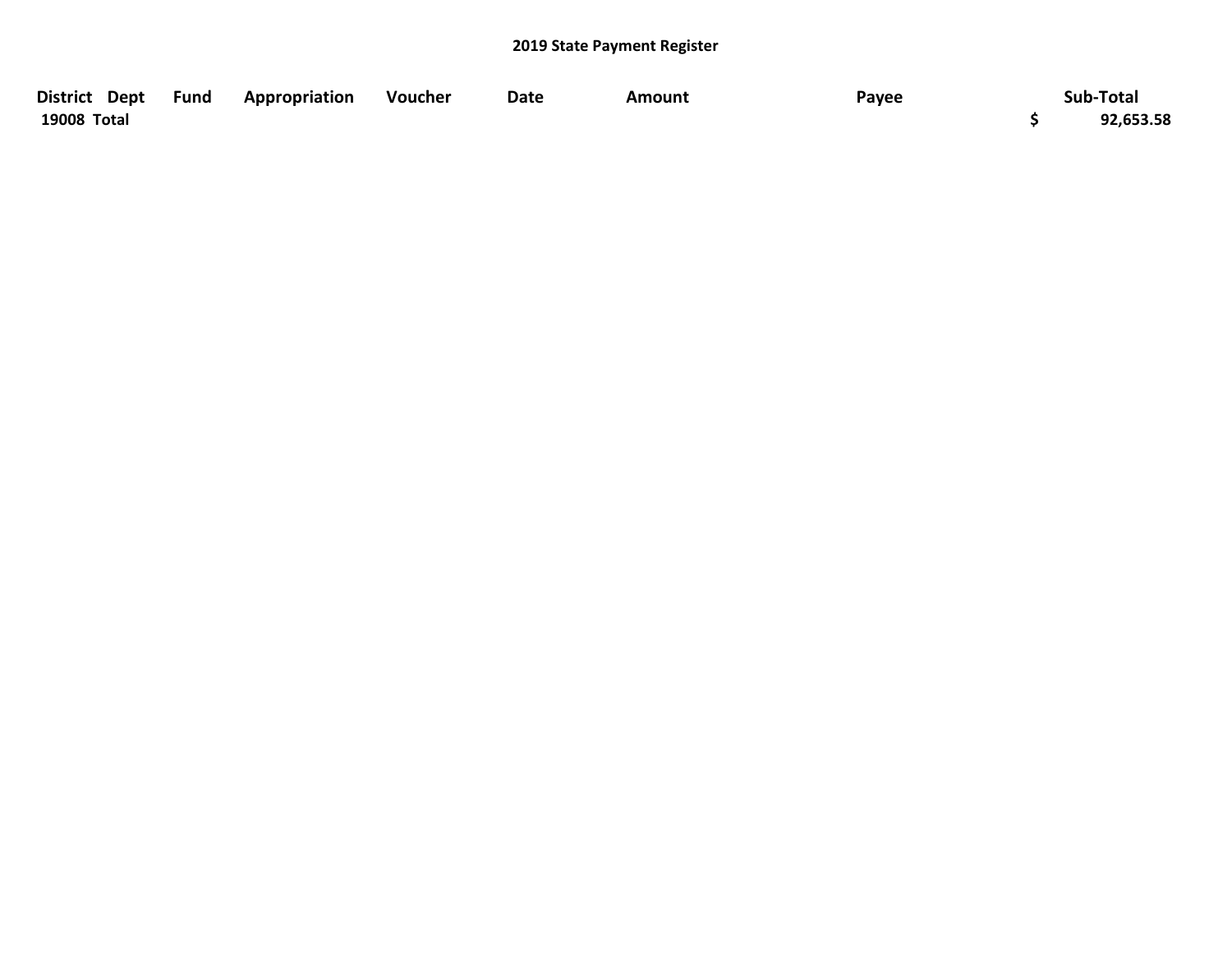| <b>District Dept</b> | <b>Fund</b> | Appropriation                                                      | Voucher  | <b>Date</b> | <b>Amount</b>    | Payee                      | Sub-Total        |
|----------------------|-------------|--------------------------------------------------------------------|----------|-------------|------------------|----------------------------|------------------|
| 19010                |             | Dept of Safety & Prof Services - - Fire Dues Distribution          |          |             |                  |                            |                  |
| 19010                | 16500 10000 | 22500                                                              | 00030195 | 7/16/2019   | \$<br>9,776.09   | Town Of Florence           |                  |
| 19010                |             | Dept of Safety & Prof Services - - Fire Dues Distribution Total    |          |             |                  |                            | \$<br>9,776.09   |
| 19010                |             | Dept of Natural Resources - - Aids In Lieu Of Taxes - Gener        |          |             |                  |                            |                  |
| 19010                | 37000 10000 | 50300                                                              | 00295143 | 2/4/2019    | \$<br>3,562.69   | Town Of Florence           |                  |
| 19010                | 37000 10000 | 50300                                                              | 00295144 | 2/4/2019    | \$<br>230,901.91 | Town Of Florence           |                  |
| 19010                | 37000 10000 | 50300                                                              | 00295145 | 2/4/2019    | \$<br>111,066.81 | Town Of Florence           |                  |
| 19010                | 37000 10000 | 50300                                                              | 00295146 | 2/4/2019    | \$<br>4,534.41   | Town Of Florence           |                  |
| 19010                |             | Dept of Natural Resources - - Aids In Lieu Of Taxes - Gener Total  |          |             |                  |                            | \$<br>350,065.82 |
| 19010                |             | Dept of Natural Resources - - General Program Operations --        |          |             |                  |                            |                  |
| 19010                | 37000 21200 | 25400                                                              | 00323713 | 5/28/2019   | \$<br>170.00     | Town Of Florence           |                  |
| 19010                | 37000 21200 | 25400                                                              | 00329205 | 6/14/2019   | \$<br>115.00     | Town Of Florence           |                  |
| 19010                | 37000 21200 | 25400                                                              | 00330805 | 6/18/2019   | \$<br>55.00      | Town Of Florence           |                  |
| 19010                | 37000 21200 | 25400                                                              | 00335674 | 7/1/2019    | \$<br>367.50     | Town Of Florence           |                  |
| 19010                | 37000 21200 | 25400                                                              | 00352937 | 9/19/2019   | \$<br>160.00     | Town Of Florence           |                  |
| 19010                |             | Dept of Natural Resources - - General Program Operations -- Total  |          |             |                  |                            | \$<br>867.50     |
| 19010                |             | Dept of Natural Resources - - Resaids - Cnty Forst, CI & Mfl       |          |             |                  |                            |                  |
| 19010                | 37000 21200 | 57100                                                              | 00332527 | 6/21/2019   | \$<br>6,786.00   | Town Of Florence           |                  |
| 19010                |             | Dept of Natural Resources - - Resaids - Cnty Forst, Cl & Mfl Total |          |             |                  |                            | \$<br>6,786.00   |
| 19010                |             | Dept of Natural Resources - - Aids In Lieu Of Taxes - Sum S        |          |             |                  |                            |                  |
| 19010                | 37000 21200 | 57900                                                              | 00314325 | 4/19/2019   | \$<br>2.77       | Town Of Florence           |                  |
| 19010                |             | Dept of Natural Resources - - Aids In Lieu Of Taxes - Sum S Total  |          |             |                  |                            | \$<br>2.77       |
| 19010                |             | Dept of Natural Resources - - Resaids - Pymt In Lieu Tax Fed       |          |             |                  |                            |                  |
| 19010                | 37000 21200 | 58400                                                              | 00364706 | 10/15/2019  | \$               | 21,032.94 Town Of Florence |                  |
| 19010                |             | Dept of Natural Resources - - Resaids - Pymt In Lieu Tax Fed Total |          |             |                  |                            | \$<br>21,032.94  |
| 19010                |             | WI Dept of Transportation - - Trns Aids To Mnc.-Sf                 |          |             |                  |                            |                  |
| 19010                | 39500 21100 | 19100                                                              | 00336354 | 1/7/2019    | \$<br>71,454.99  | Town Of Florence           |                  |
| 19010                | 39500 21100 | 19100                                                              | 00363669 | 4/1/2019    | \$<br>71,454.99  | Town Of Florence           |                  |
| 19010                | 39500 21100 | 19100                                                              | 00401678 | 7/1/2019    | \$<br>71,454.99  | Town Of Florence           |                  |
| 19010                | 39500 21100 | 19100                                                              | 00444496 | 10/7/2019   | \$<br>71,454.99  | Town Of Florence           |                  |
| 19010                |             | WI Dept of Transportation - - Trns Aids To Mnc.-Sf Total           |          |             |                  |                            | \$<br>285,819.96 |
| 19010                |             | Elections Commission - - 2018 Hava Election Security               |          |             |                  |                            |                  |
| 19010                | 51000 22000 | 18200                                                              | 00002208 | 11/4/2019   | \$               | 1,200.00 Town Of Florence  |                  |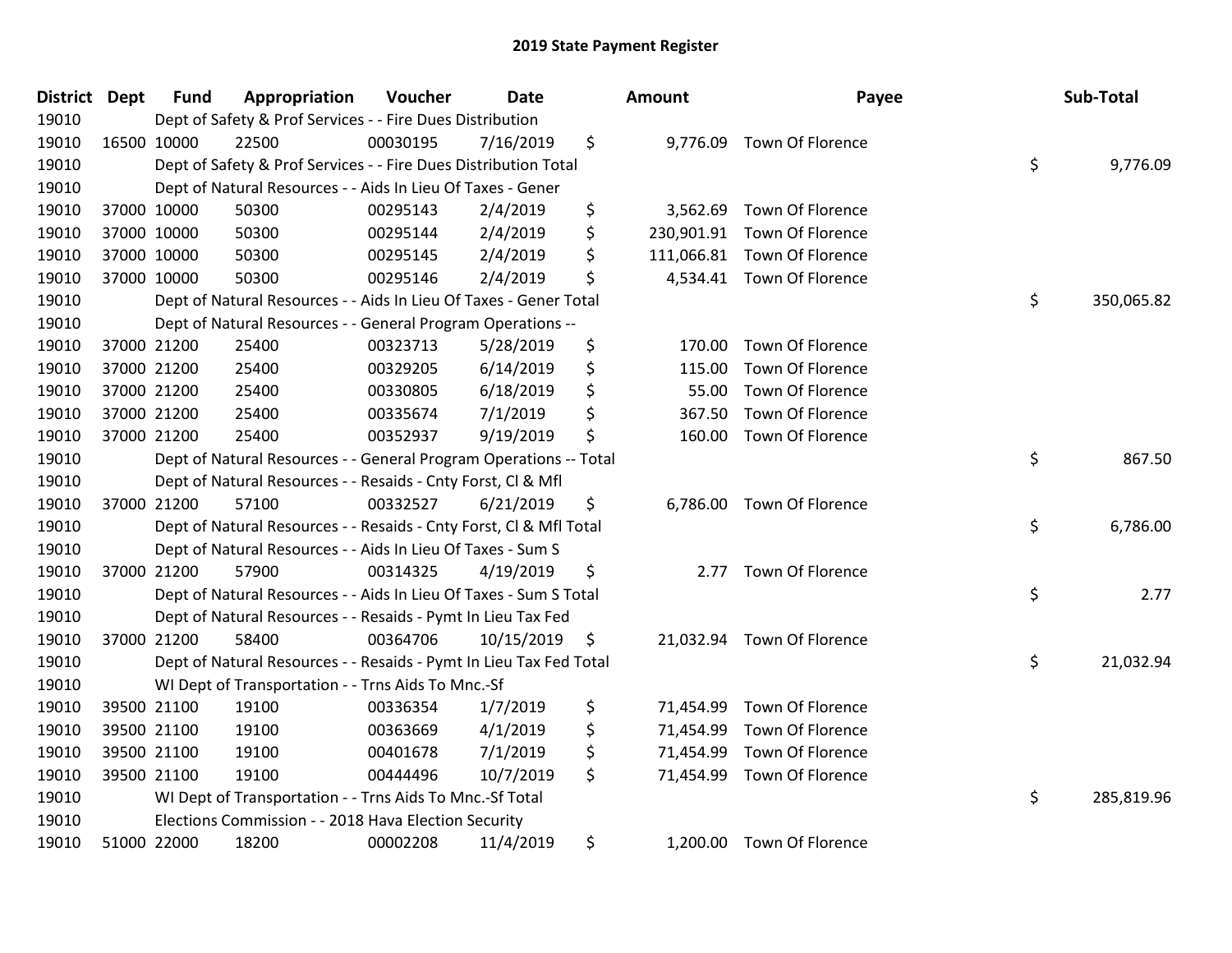| <b>District</b> | Dept | <b>Fund</b> | Appropriation                                                       | Voucher  | Date       | <b>Amount</b>   | Payee                   | Sub-Total       |
|-----------------|------|-------------|---------------------------------------------------------------------|----------|------------|-----------------|-------------------------|-----------------|
| 19010           |      |             | Elections Commission - - 2018 Hava Election Security Total          |          |            |                 |                         | \$<br>1,200.00  |
| 19010           |      |             | Shared Revenue and Tax Relief - - County And Municipal Aid          |          |            |                 |                         |                 |
| 19010           |      | 83500 10000 | 10500                                                               | 00048768 | 7/22/2019  | \$<br>7,100.85  | Town Of Florence        |                 |
| 19010           |      | 83500 10000 | 10500                                                               | 00053064 | 11/18/2019 | \$<br>40,238.18 | <b>Town Of Florence</b> |                 |
| 19010           |      |             | Shared Revenue and Tax Relief - - County And Municipal Aid Total    |          |            |                 |                         | \$<br>47,339.03 |
| 19010           |      |             | Shared Revenue and Tax Relief - - Exempt Computer Aid               |          |            |                 |                         |                 |
| 19010           |      | 83500 10000 | 10900                                                               | 00045928 | 7/22/2019  | \$<br>81.07     | Town Of Florence        |                 |
| 19010           |      | 83500 10000 | 10900                                                               | 00047817 | 7/22/2019  | \$<br>2,087.13  | Town Of Florence        |                 |
| 19010           |      |             | Shared Revenue and Tax Relief - - Exempt Computer Aid Total         |          |            |                 |                         | \$<br>2,168.20  |
| 19010           |      |             | Shared Revenue and Tax Relief - - Utility Aid                       |          |            |                 |                         |                 |
| 19010           |      | 83500 10000 | 11000                                                               | 00048768 | 7/22/2019  | \$<br>4,125.72  | Town Of Florence        |                 |
| 19010           |      | 83500 10000 | 11000                                                               | 00053064 | 11/18/2019 | \$<br>23,454.40 | Town Of Florence        |                 |
| 19010           |      |             | Shared Revenue and Tax Relief - - Utility Aid Total                 |          |            |                 |                         | \$<br>27,580.12 |
| 19010           |      |             | Shared Revenue and Tax Relief - - Personal Property Aid             |          |            |                 |                         |                 |
| 19010           |      | 83500 10000 | 11100                                                               | 00040463 | 5/6/2019   | \$<br>2,052.82  | Town Of Florence        |                 |
| 19010           |      | 83500 10000 | 11100                                                               | 00042548 | 5/6/2019   | \$<br>164.72    | <b>Town Of Florence</b> |                 |
| 19010           |      |             | Shared Revenue and Tax Relief - - Personal Property Aid Total       |          |            |                 |                         | \$<br>2,217.54  |
| 19010           |      |             | Shared Revenue and Tax Relief - - Payments For Municipal Svcs       |          |            |                 |                         |                 |
| 19010           |      | 83500 10000 | 50100                                                               | 00037902 | 1/31/2019  | \$<br>233.34    | <b>Town Of Florence</b> |                 |
| 19010           |      |             | Shared Revenue and Tax Relief - - Payments For Municipal Svcs Total |          |            |                 |                         | \$<br>233.34    |
| 19010 Total     |      |             |                                                                     |          |            |                 |                         | 755,089.31      |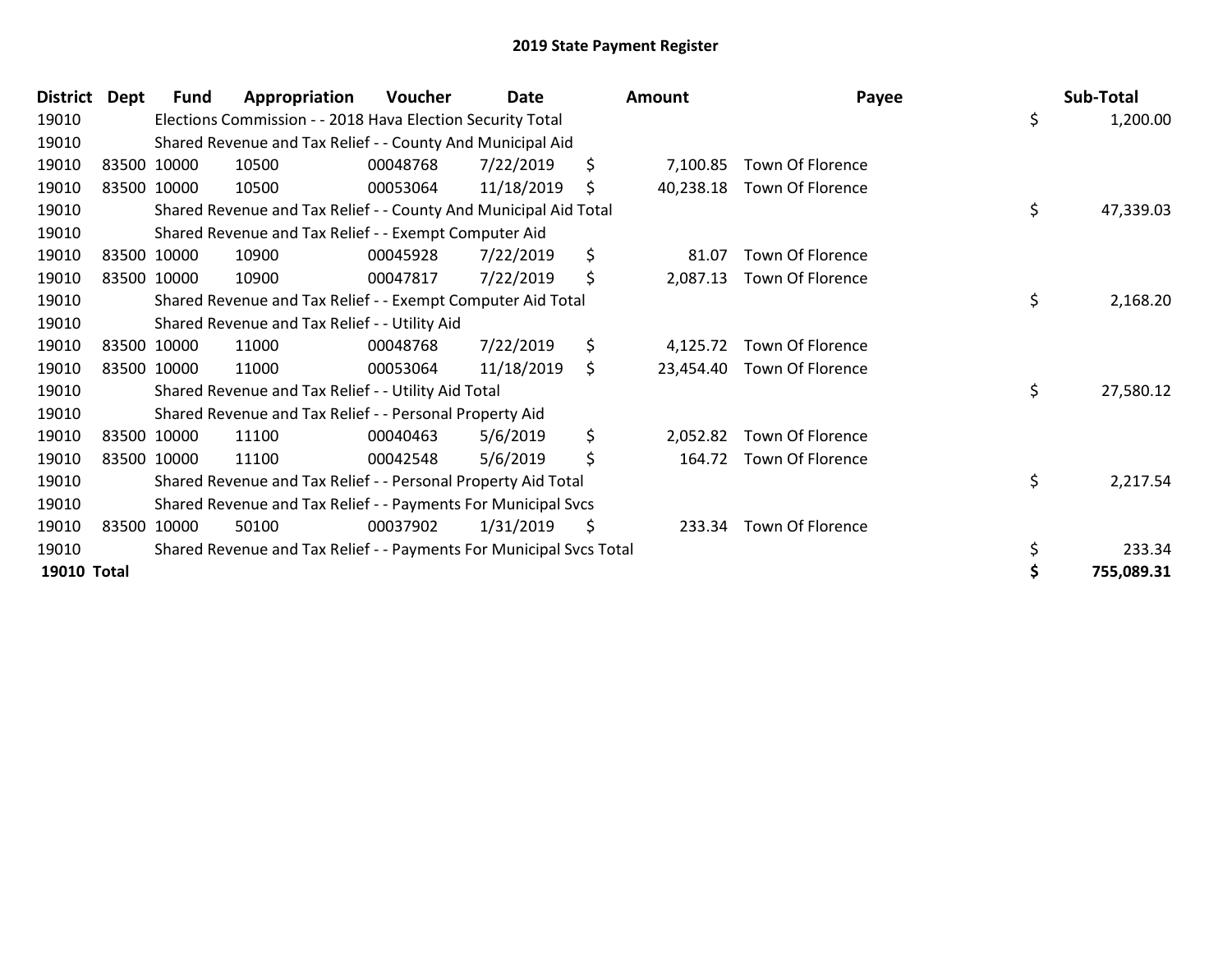| <b>District</b> | Dept        | Fund        | Appropriation                                                      | Voucher  | <b>Date</b> | Amount          | Payee                       | Sub-Total       |
|-----------------|-------------|-------------|--------------------------------------------------------------------|----------|-------------|-----------------|-----------------------------|-----------------|
| 19012           |             |             | Dept of Safety & Prof Services - - Fire Dues Distribution          |          |             |                 |                             |                 |
| 19012           |             | 16500 10000 | 22500                                                              | 00031282 | 7/18/2019   | \$<br>1,498.07  | Town Of Homestead           |                 |
| 19012           |             |             | Dept of Safety & Prof Services - - Fire Dues Distribution Total    |          |             |                 |                             | \$<br>1,498.07  |
| 19012           |             |             | Dept of Natural Resources - - Resaids - Cnty Forst, Cl & Mfl       |          |             |                 |                             |                 |
| 19012           |             | 37000 21200 | 57100                                                              | 00332528 | 6/21/2019   | \$<br>6,579.48  | Town Of Homestead           |                 |
| 19012           |             |             | Dept of Natural Resources - - Resaids - Cnty Forst, Cl & Mfl Total |          |             |                 |                             | \$<br>6,579.48  |
| 19012           |             |             | Dept of Natural Resources - - Rec & Resource Aids, Fed             |          |             |                 |                             |                 |
| 19012           | 37000 21200 |             | 58300                                                              | 00311120 | 4/12/2019   | \$<br>1,289.95  | Town Of Homestead           |                 |
| 19012           |             |             | Dept of Natural Resources - - Rec & Resource Aids, Fed Total       |          |             |                 |                             | \$<br>1,289.95  |
| 19012           |             |             | WI Dept of Transportation - - Trns Aids To Mnc.-Sf                 |          |             |                 |                             |                 |
| 19012           | 39500 21100 |             | 19100                                                              | 00336355 | 1/7/2019    | \$<br>21,632.39 | Town Of Homestead           |                 |
| 19012           |             | 39500 21100 | 19100                                                              | 00363670 | 4/1/2019    | \$<br>21,632.39 | Town Of Homestead           |                 |
| 19012           | 39500 21100 |             | 19100                                                              | 00401679 | 7/1/2019    | \$<br>21,632.39 | Town Of Homestead           |                 |
| 19012           | 39500 21100 |             | 19100                                                              | 00444497 | 10/7/2019   | \$              | 21,632.41 Town Of Homestead |                 |
| 19012           |             |             | WI Dept of Transportation - - Trns Aids To Mnc.-Sf Total           |          |             |                 |                             | \$<br>86,529.58 |
| 19012           |             |             | Elections Commission - - 2018 Hava Election Security               |          |             |                 |                             |                 |
| 19012           | 51000 22000 |             | 18200                                                              | 00002525 | 11/27/2019  | \$<br>100.00    | <b>Town Of Homestead</b>    |                 |
| 19012           |             |             | Elections Commission - - 2018 Hava Election Security Total         |          |             |                 |                             | \$<br>100.00    |
| 19012           |             |             | Shared Revenue and Tax Relief - - County And Municipal Aid         |          |             |                 |                             |                 |
| 19012           | 83500 10000 |             | 10500                                                              | 00048769 | 7/22/2019   | \$<br>1,915.07  | Town Of Homestead           |                 |
| 19012           | 83500 10000 |             | 10500                                                              | 00053065 | 11/18/2019  | \$<br>10,852.07 | Town Of Homestead           |                 |
| 19012           |             |             | Shared Revenue and Tax Relief - - County And Municipal Aid Total   |          |             |                 |                             | 12,767.14       |
| 19012 Total     |             |             |                                                                    |          |             |                 |                             | 108,764.22      |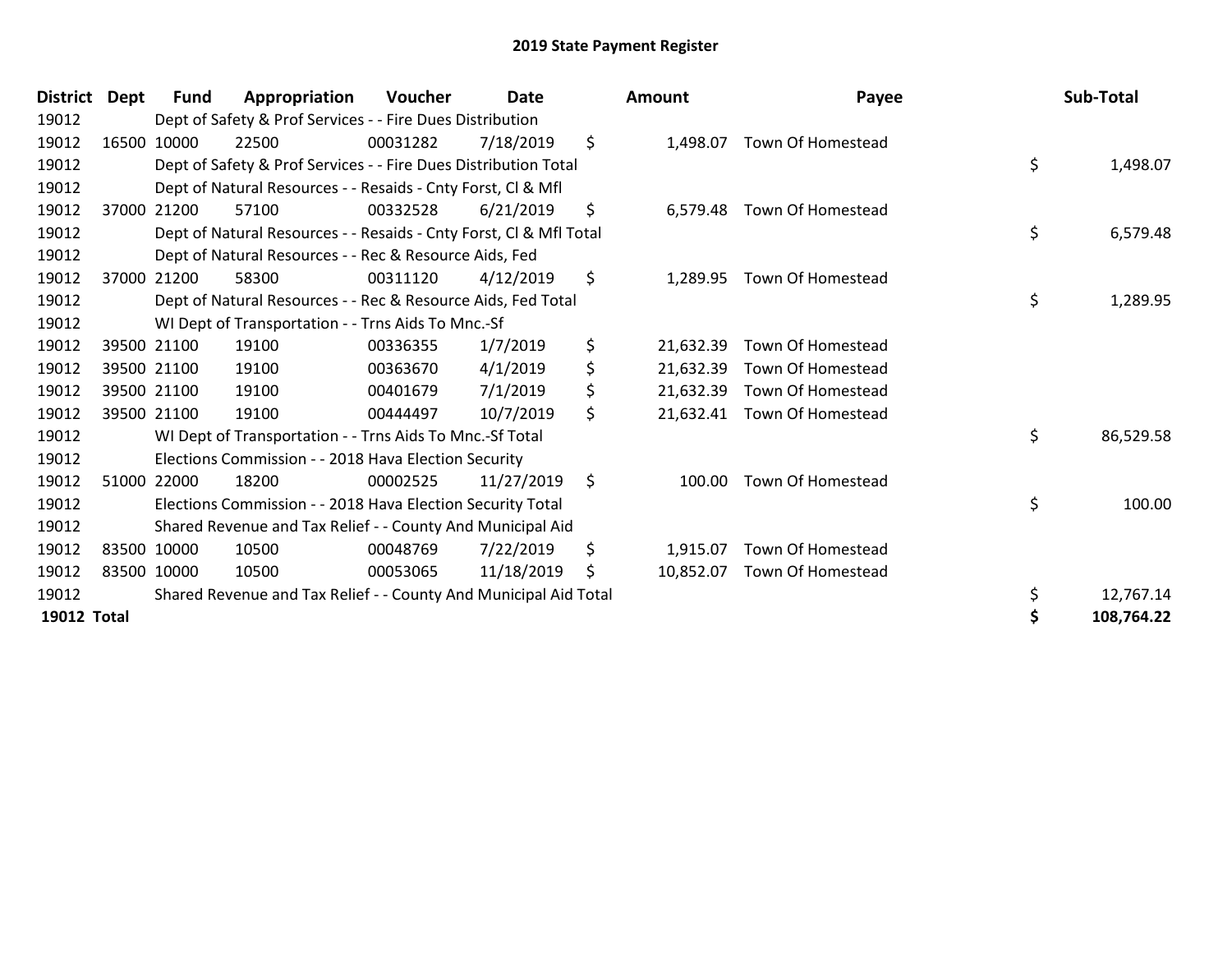| District Dept | <b>Fund</b>                                                                     | Appropriation                                                      | <b>Voucher</b>          | <b>Date</b> |               | Amount    | Payee                       |    | Sub-Total |
|---------------|---------------------------------------------------------------------------------|--------------------------------------------------------------------|-------------------------|-------------|---------------|-----------|-----------------------------|----|-----------|
| 19014         | Dept of Safety & Prof Services - - Fire Dues Distribution                       |                                                                    |                         |             |               |           |                             |    |           |
| 19014         | 16500 10000                                                                     | 22500                                                              | 00031350                | 7/18/2019   | \$            |           | 1,276.29 Town Of Long Lake  |    |           |
| 19014         | Dept of Safety & Prof Services - - Fire Dues Distribution Total                 |                                                                    |                         |             |               |           |                             |    | 1,276.29  |
| 19014         | Dept of Natural Resources - - Aids In Lieu Of Taxes - Gener                     |                                                                    |                         |             |               |           |                             |    |           |
| 19014         | 37000 10000                                                                     | 50300                                                              | 00299846                | 2/20/2019   | \$            |           | 2,021.55 Town Of Long Lake  |    |           |
| 19014         | Dept of Natural Resources - - Aids In Lieu Of Taxes - Gener Total               |                                                                    |                         |             |               |           |                             |    | 2,021.55  |
| 19014         | Dept of Natural Resources - - Resaids - Cnty Forst, Cl & Mfl                    |                                                                    |                         |             |               |           |                             |    |           |
| 19014         | 37000 21200                                                                     | 57100                                                              | 00332529                | 6/21/2019   | \$            |           | 217.58 Town Of Long Lake    |    |           |
| 19014         | Dept of Natural Resources - - Resaids - Cnty Forst, CI & Mfl Total              |                                                                    |                         |             |               |           |                             |    | 217.58    |
| 19014         |                                                                                 | Dept of Natural Resources - - Resaids - Pymt In Lieu Tax Fed       |                         |             |               |           |                             |    |           |
| 19014         | 37000 21200                                                                     | 58400                                                              | 00364707                | 10/23/2019  | $\ddot{\phi}$ |           | 31,226.62 Town Of Long Lake |    |           |
| 19014         |                                                                                 | Dept of Natural Resources - - Resaids - Pymt In Lieu Tax Fed Total |                         |             |               |           |                             | \$ | 31,226.62 |
| 19014         |                                                                                 | WI Dept of Transportation - - Trns Aids To Mnc.-Sf                 |                         |             |               |           |                             |    |           |
| 19014         | 39500 21100                                                                     | 19100                                                              | 00336356                | 1/7/2019    | \$            | 15,212.02 | Town Of Long Lake           |    |           |
| 19014         | 39500 21100                                                                     | 19100                                                              | 00363671                | 4/1/2019    | \$            |           | 15,212.02 Town Of Long Lake |    |           |
| 19014         | 39500 21100                                                                     | 19100                                                              | 00401680                | 7/1/2019    | \$            | 15,212.02 | Town Of Long Lake           |    |           |
| 19014         | 39500 21100                                                                     | 19100                                                              | 00444498                | 10/7/2019   | \$            |           | 15,212.04 Town Of Long Lake |    |           |
| 19014         |                                                                                 | WI Dept of Transportation - - Trns Aids To Mnc.-Sf Total           |                         |             |               |           |                             | \$ | 60,848.10 |
| 19014         |                                                                                 | Department of Health Services - - Emergency Medical Services, Ai   |                         |             |               |           |                             |    |           |
| 19014         | 43500 10000                                                                     | 11900                                                              | 00323004                | 11/8/2019   | S             |           | 5,028.72 Town Of Long Lake  |    |           |
| 19014         | \$<br>Department of Health Services - - Emergency Medical Services, Ai Total    |                                                                    |                         |             |               |           |                             |    | 5,028.72  |
| 19014         | Department of Health Services - - Prepaid Medical Transport Reimbursement       |                                                                    |                         |             |               |           |                             |    |           |
| 19014         | 43500 10000                                                                     | 16300                                                              | AMBULANCE 11/18/2019 \$ |             |               |           | 2,000.00 Town Of Long Lake  |    |           |
| 19014         | Department of Health Services - - Prepaid Medical Transport Reimbursement Total |                                                                    |                         |             |               |           |                             | \$ | 2,000.00  |
| 19014         | Elections Commission - - 2018 Hava Election Security                            |                                                                    |                         |             |               |           |                             |    |           |
| 19014         | 51000 22000                                                                     | 18200                                                              | 00002060                | 10/7/2019   | \$            |           | 1,200.00 Town Of Long Lake  |    |           |
| 19014         | Elections Commission - - 2018 Hava Election Security Total                      |                                                                    |                         |             |               |           |                             | \$ | 1,200.00  |
| 19014         | Shared Revenue and Tax Relief - - County And Municipal Aid                      |                                                                    |                         |             |               |           |                             |    |           |
| 19014         | 83500 10000                                                                     | 10500                                                              | 00048770                | 7/22/2019   | \$            | 1,390.04  | Town Of Long Lake           |    |           |
| 19014         | 83500 10000                                                                     | 10500                                                              | 00053066                | 11/18/2019  | \$            |           | 5,876.86 Town Of Long Lake  |    |           |
| 19014         |                                                                                 | Shared Revenue and Tax Relief - - County And Municipal Aid Total   |                         |             |               |           |                             | \$ | 7,266.90  |
| 19014         | Shared Revenue and Tax Relief - - Exempt Computer Aid                           |                                                                    |                         |             |               |           |                             |    |           |
| 19014         | 83500 10000                                                                     | 10900                                                              | 00045929                | 7/22/2019   | \$            | 2.08      | Town Of Long Lake           |    |           |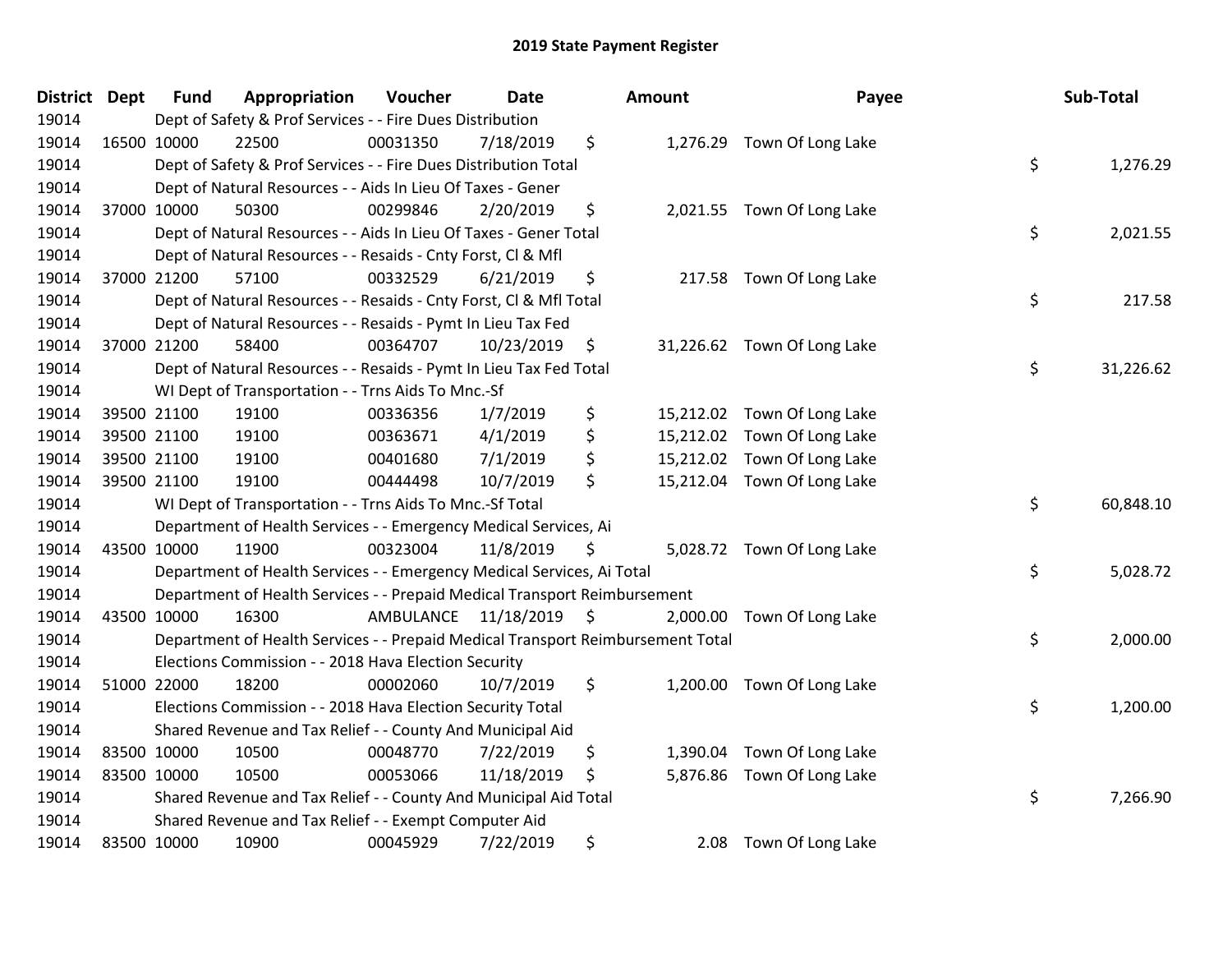| District Dept | <b>Fund</b>                                                   | Appropriation                                               | Voucher  | Date     |  | Amount | Payee                   |  | Sub-Total  |
|---------------|---------------------------------------------------------------|-------------------------------------------------------------|----------|----------|--|--------|-------------------------|--|------------|
| 19014         |                                                               | Shared Revenue and Tax Relief - - Exempt Computer Aid Total |          |          |  |        |                         |  | 2.08       |
| 19014         |                                                               | Shared Revenue and Tax Relief - - Personal Property Aid     |          |          |  |        |                         |  |            |
| 19014         | 83500 10000                                                   | 11100                                                       | 00040464 | 5/6/2019 |  |        | 48.37 Town Of Long Lake |  |            |
| 19014         | Shared Revenue and Tax Relief - - Personal Property Aid Total |                                                             |          |          |  |        |                         |  | 48.37      |
| 19014 Total   |                                                               |                                                             |          |          |  |        |                         |  | 111,136.21 |